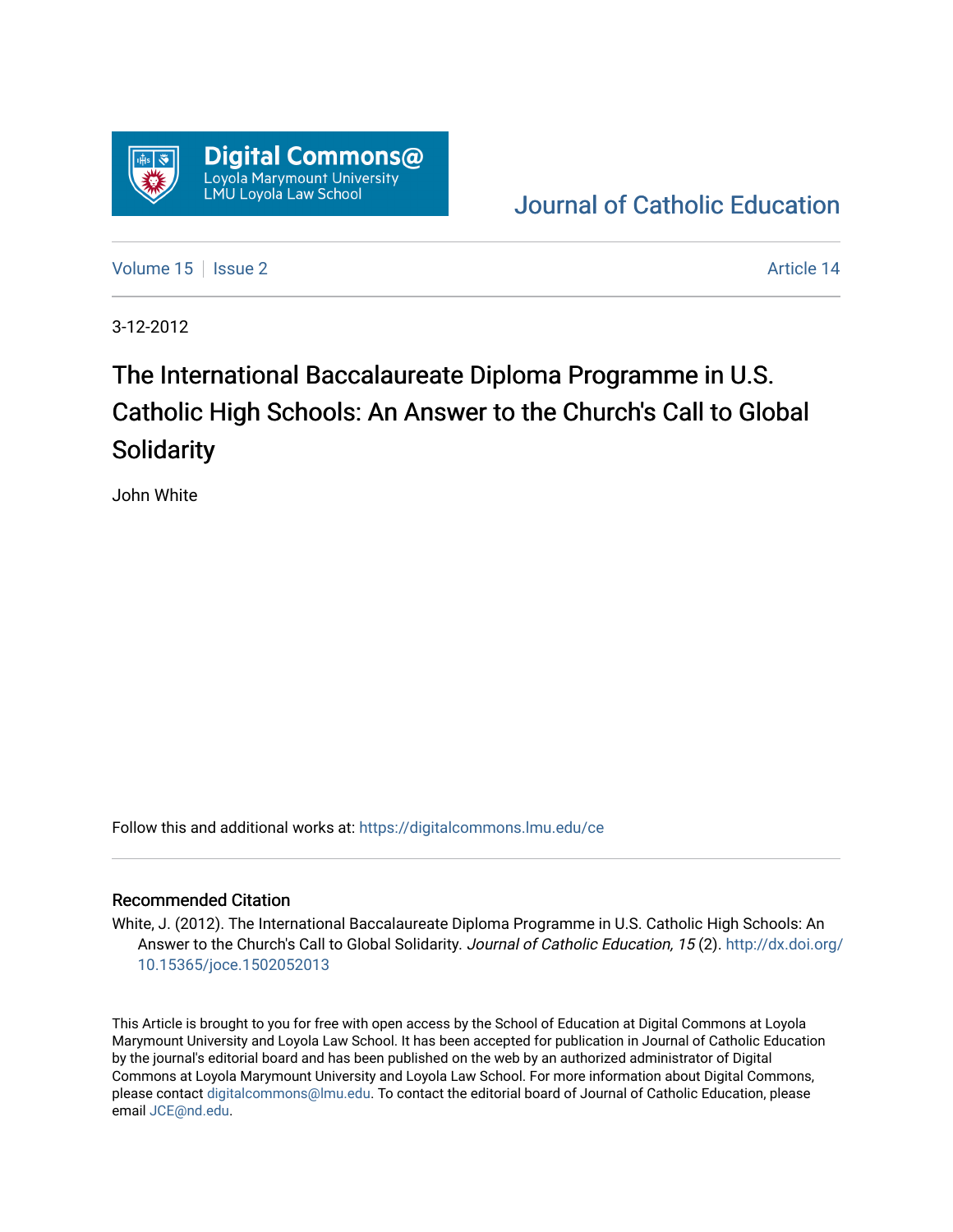### **The International Baccalaureate Diploma Programme in U.S. Catholic High Schools: An Answer to the Church's Call to Global Solidarity**

John White University of Dayton, Ohio

*The International Baccalaureate Diploma Programme provides an academically challenging curriculum that when combined with moral and religious formation prepares graduates of Catholic secondary schools to succeed in college and to live as Christian citizens in an interconnected global society. Although the financial cost of the program is high, this paper will argue that the adoption of the International Baccalaureate Diploma increases academic rigor at the high school level and serves as an effective marketing tool to attract students to Catholic schools. Using examples from several Catholic high schools, this paper will also examine how the International Baccalaureate can help schools deepen the realization of Catholic identity and provide educators with an ordered, humanities-based curriculum that although secular in origin draws on Catholic intellectual tradition.*

In a 2007 address to the FIH THAMHE Catholic Schools Consortium, I find othy Cook of Creighton University challenged Catholic school leaders to accentuate the global and international aspect of their Catholic identity.<br>He n a 2007 address to the Mid-Atlantic Catholic Schools Consortium, Timothy Cook of Creighton University challenged Catholic school leaders to accentuate the global and international aspect of their Catholic identity. the country in global and international education, and that American Catholic educators had not capitalized on this part of their identity. By promoting global awareness and solidarity, multicultural perspectives, and international relationships, Catholic schools could make a unique contribution to America and to the world (Cook, 2008). Cook was making reference to the U.S. Conference of Catholic Bishops' 1997 document entitled *Called to Global Solidarity* in which the bishops wrote:

At a time of dramatic global changes and challenges, Catholics in the United States face special responsibilities and opportunities. We are members of a universal church that transcends national boundaries and calls us to live in solidarity and justice with the peoples of the world. As Catholics and Americans we are uniquely called to global solidarity. (United States Conference of Catholic Bishops, 1997, p. 1)

*Catholic Education: A Journal of Inquiry and Practice*, Vol. 15, No. 2, March 2012, 179-206 © Trustees of Boston College.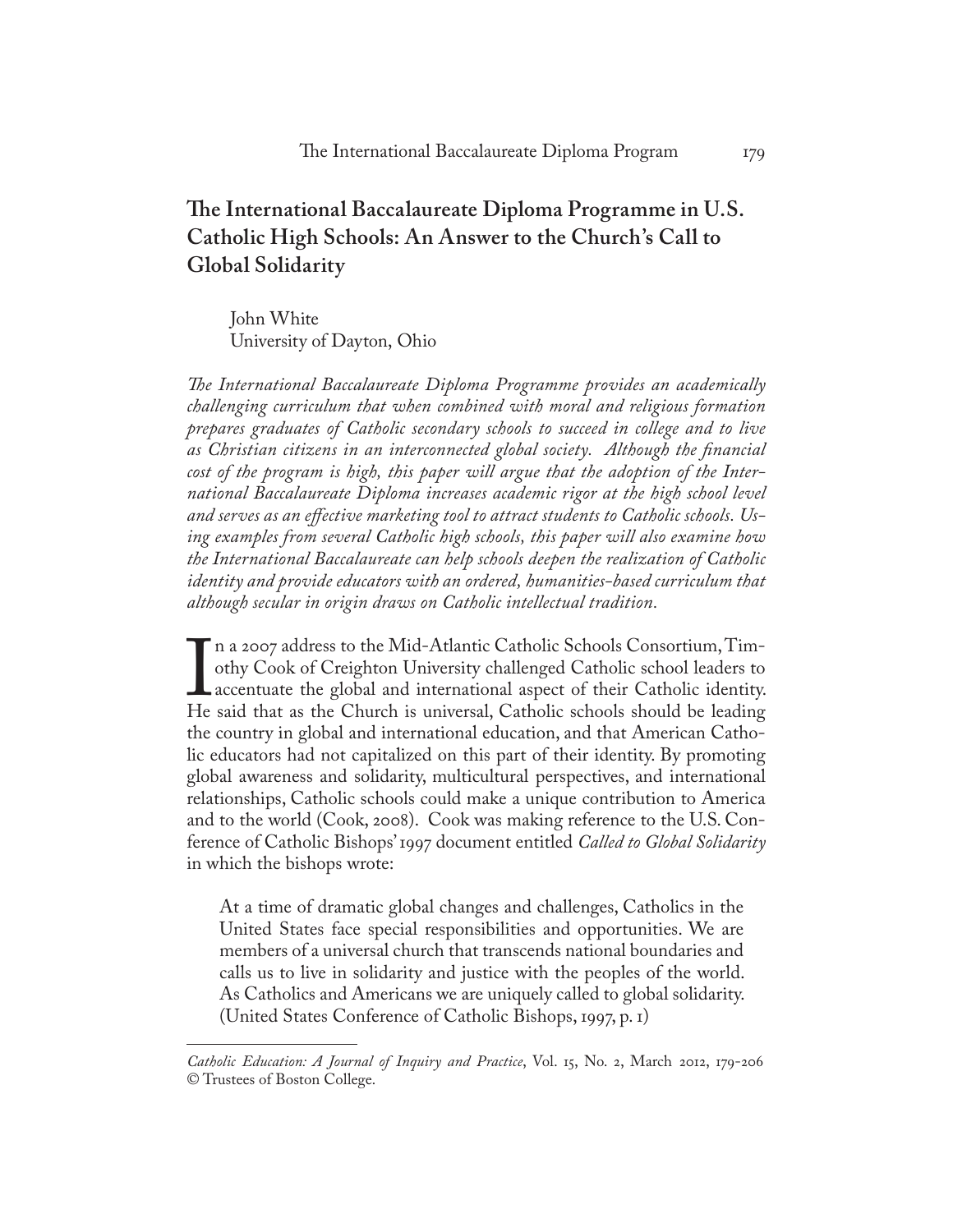The bishops point out that the universality of the Church is one of "God's greatest gifts," but that the Church's international institutions, programs, and special Sunday collections "have not yet awakened a true sense of solidarity among many Catholics in the United States," and that Catholics "need to be more Catholic and less parochial" (United States Conference of Catholic Bishops, 1997, p. 1).

Assessing the role that Catholic education should play in this regard, the bishops argued in support of "Catholic educators who consistently integrate contemporary international concerns into their curricula and programs such as geography, history, and science classes," while pointing out that "too many educational programs still neglect or ignore the global dimensions of our Catholic calling" (United States Conference of Catholic Bishops, 1997, p. 9). They "urge all Catholic educators to share the Church's teaching on the global dimensions of our social mission more intentionally, more explicitly, and more creatively," encouraging "the incorporation of the call to global solidarity into our schools, religious education programs, sacramental preparation, and Christian initiation programs" (United States Conference of Catholic Bishops, 1997, p. 9).

Although a secular program, the International Baccalaureate (IB) is providing Catholic schools a framework to meet the bishops' challenge when combined with formation in faith and morals and a sacramental worldview. The IB presents Catholic schools with an option for a high-quality, academically challenging curriculum that can prepare Catholic school graduates of the 21st century to bring Christ to an increasingly interconnected global society. This paper will argue that the adoption of the IB can effectively increase academic rigor at the high school level and serve as a potential marketing tool to attract students to Catholic schools. Using examples from several Catholic high schools, this paper will also examine how the IB can help schools to deepen the realization of Catholic identity and provide them with an ordered, humanities-based curriculum that draws on the Catholic tradition of education as it helps young people develop what Pope John Paul II (1987) in his encyclical *Sollicitudo Rei Socialis* called "the Virtue of Solidarity" (1987, sec. 38, para. 6).

#### **International Baccalaureate**

The IB has become an important vehicle for curriculum reform in American education, offering programs of the highest academic rigor while creating a disposition toward international or intercultural understanding in students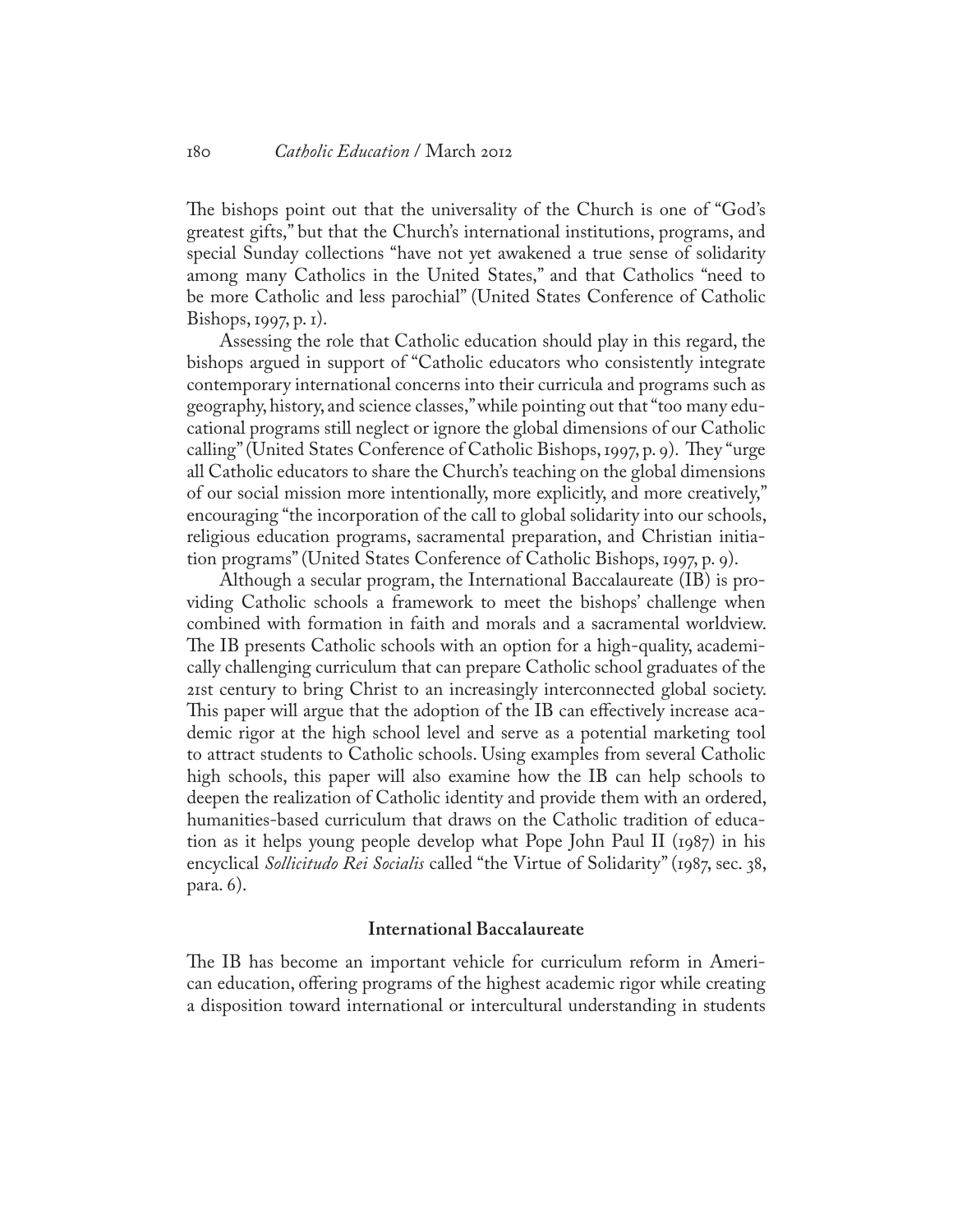who complete its course of study. The IB offers three academic programs: the Diploma Programme, the Middle Years Programme, and the Primary Years Programme. The Diploma Programme originated from the practical need for international schools to create an examination that would be accepted in many countries with diverse standards for university admission, and from a philosophical desire to counter prevailing systems of nationalist education (Leach, 1969). More recently, the IB Programme has redefined its emphasis to include intercultural understanding in response to emerging globalization (Wells, 2011). This essay will concentrate on the Diploma Programme (referred to hereafter as IBDP), the oldest and most recognized of the three IB offerings.

The IBDP requires students to take six academic subjects over a 2-year period: a first language, a second language, individuals and societies (history and social studies), experimental sciences, mathematics and computer science, and a course in the arts or an additional course in one of the other five areas. In Catholic high schools the additional course is generally a theology or religious education course. Students must take examinations in all mandatory subjects. These exams are graded externally by a body of 4,000 examiners worldwide with the central IB assessment office reviewing and weighting all final grades. Internal assessment by the schools takes place in some subjects but it is always moderated by the IB. There are three compulsory components of the IBDP: an extended essay of 4,000 words on a topic drawn from one of the six required subjects; a 150-hour requirement for creative and physical activity or service called Creativity, Action, and Service (CAS); and a course entitled Theory of Knowledge, which requires students to reflect critically on different ways of knowing and to consider the role that knowledge plays in a global society. The goal in each of these compulsory components is to create a balance between academic knowledge and reflection on that academic knowledge. While it is possible for students to take individual IB courses for credit, a school will only be granted status as an IB World School if the school agrees to offer the entire program, and the school only retains that status so long as there are students enrolled in the full IBDP (White, 2010).

The most important IB learning outcome is related to international or intercultural understanding. The IB mission statement is quite explicit about this goal. It reads:

The International Baccalaureate aims to develop inquiring, knowledgeable and caring young people who help to create a better and more peaceful world through intercultural understanding and respect. To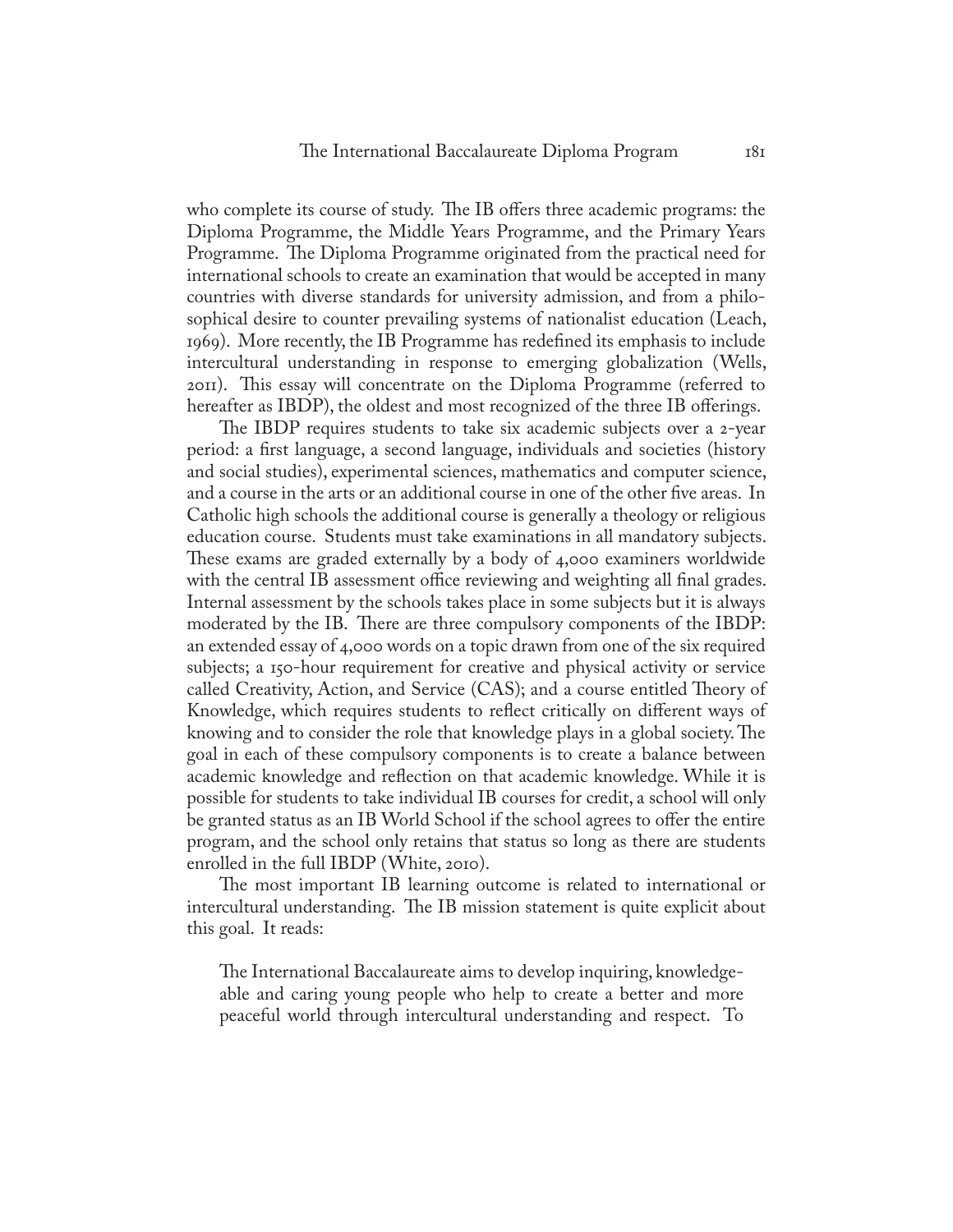#### 182 *Catholic Education* / March 2012

this end the organization works with schools, governments and international organizations to develop challenging programmes of international education and rigorous assessment. These programmes encourage students across the world to become active, compassionate and lifelong learners who understand that other people, with their differences, can also be right (International Baccalaureate Organization , 2002).

The IB has translated the mission statement into a set of 10 learning outcomes that constitute the IB learner profile. This profile defines what an IB student should become, what teachers should model and demonstrate, and what the school's administration, staff, and board should model. The 10 outcomes include students who are: inquirers; knowledgeable; thinkers; communicators; principled; open minded; caring; risk takers; balanced; and, reflective (International Baccalaureate Organization, 2009). The learner profile booklet describes how each of these characteristics should be actualized in the school. It is the realization of these outcomes that constitutes the overall learning objective—intercultural mindedness. These outcomes are to be integrated into every course and every extracurricular activity sponsored by the school. Prior to approval as an IB World School, a school must engage the services of a consultant and undertake a rigorous self-study. After becoming an IB school, it must engage in both internal and external reviews to ensure its fidelity to the IB mission and student learning outcomes (International Baccalaureate Organization, 2010a; Varner, 2009).

#### **The IBDP and Humanist Education**

The IB curriculum is not a radical innovation. Cambridge (2010), applying the ideas of Bernstein (2000) to the IB claimed that A.D.C. Peterson and the other educators who designed the IBDP sought to create a "retrospective pedagogical identity," and that Peterson's goal was to return to and improve upon the state of British secondary education before the post second world war reforms that led to increasing specialization among young students. The humanities are at the core of the IBDP. Peterson, the first director general of the IB and head of the education department at Oxford believed that international understanding would result from the development of the student's moral and aesthetic qualities through the study of history, literature, and languages. He wrote: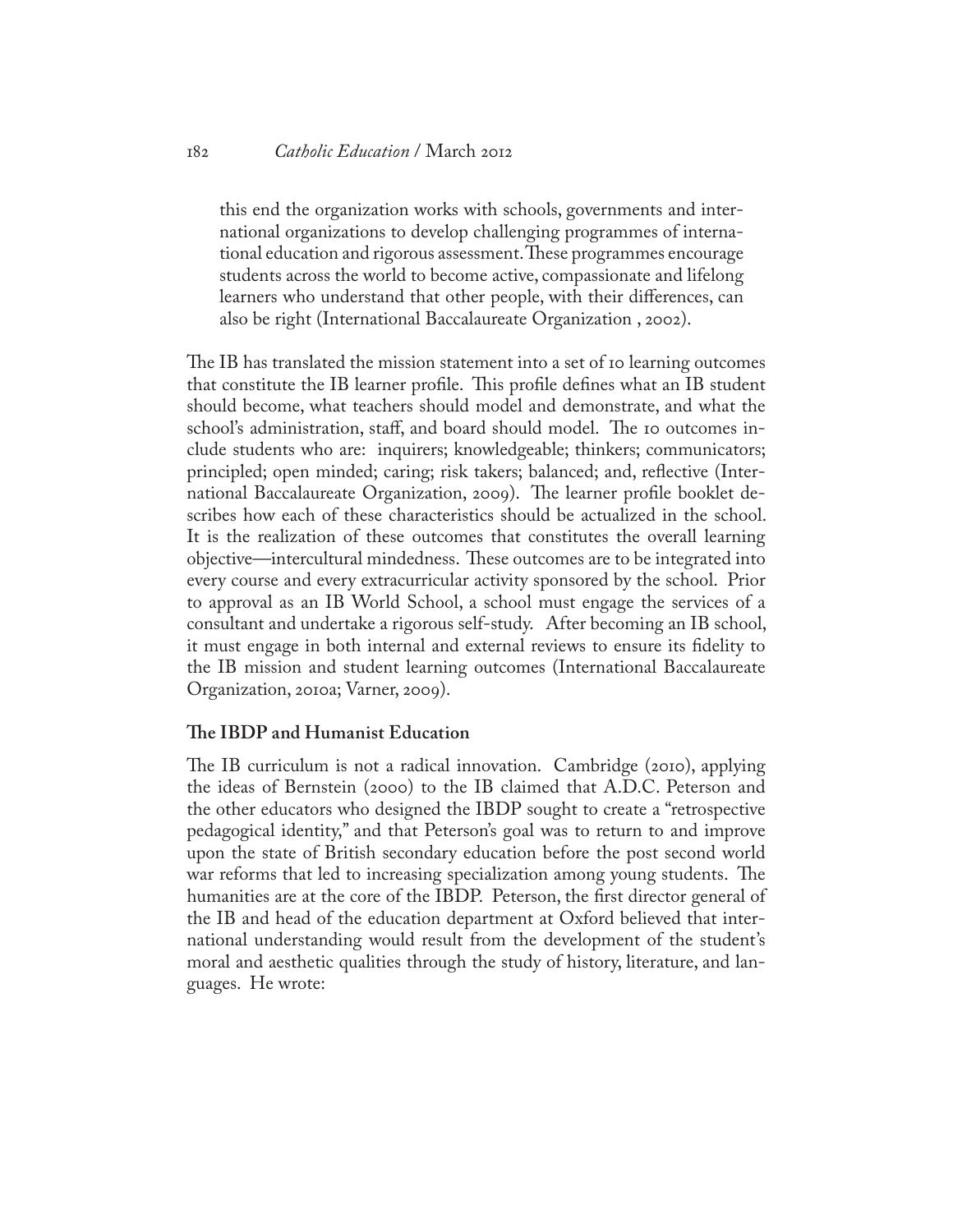There is a long Arnoldian tradition of using the teaching of literature and history as vehicles for the development of the moral and aesthetic judgment. Montaigne wrote of the good teacher that he "should not impress upon his pupil the date of the destruction of Carthage so much as the morals and behaviour of Hannibal and Scipio; nor where Marcellus died so much as why it was unworthy of his duty that he died there." (Peterson, 1987, p. 201)

The IB math and science curricula is similar in academic rigor to Advanced Placement curricula, but the way IB separates itself from virtually every other curriculum is its interdisciplinary framework that integrates humanities across all subjects (Tarc, 2009).

The IBDP curricula resemble some traditional Catholic curricula in several important ways. In the sixteenth century, the Jesuits designed the *Ratio Studiorum* (1599), which described school governance, teacher training and supervision, and pedagogical methods, but most importantly it was an arrangement of subjects creating a sequence of study that led the student through literature, history, mathematics, and the sciences to culminate with courses that help the student to organize this information (Padberg, 2000). In the *Ratio*, philosophy and theology provide the organizing framework for the curriculum; in the IBDP, the Theory of Knowledge course performs this function.

Like the early *Ratio*, the IB seeks to prepare young people for engagement with people who on the surface might appear to be very different from themselves. The basis of the *Ratio* was an in-depth study of classical pagan authors, which had the effect of encouraging an outward-looking Christian humanism (O'Malley, 2008). Seventeenth and eighteenth century Jesuit missionaries brought a highly advanced anthropological perspective to their missions, and found a similar goodness in non-Christian peoples in Asia and the Americas to that which they had encountered in the pagan classics they read in Jesuit secondary schools (Modras, 2004; O'Malley, 2008). For the founders of the IB, the study of history and the social sciences (today called Individuals and Societies) represented what the pagan classics represented to Jesuit schools in the sixteenth and seventeenth centuries; it was through the study of history that young people would come to appreciate, respect, and accept people different from themselves, and the designers of the IBDP believed that the prerequisite to world peace was the replacement of nationalist history with comparative or world history in schools (Leach, 1969; Peterson, 1987).

The IB's concentration on teaching history regionally forces students to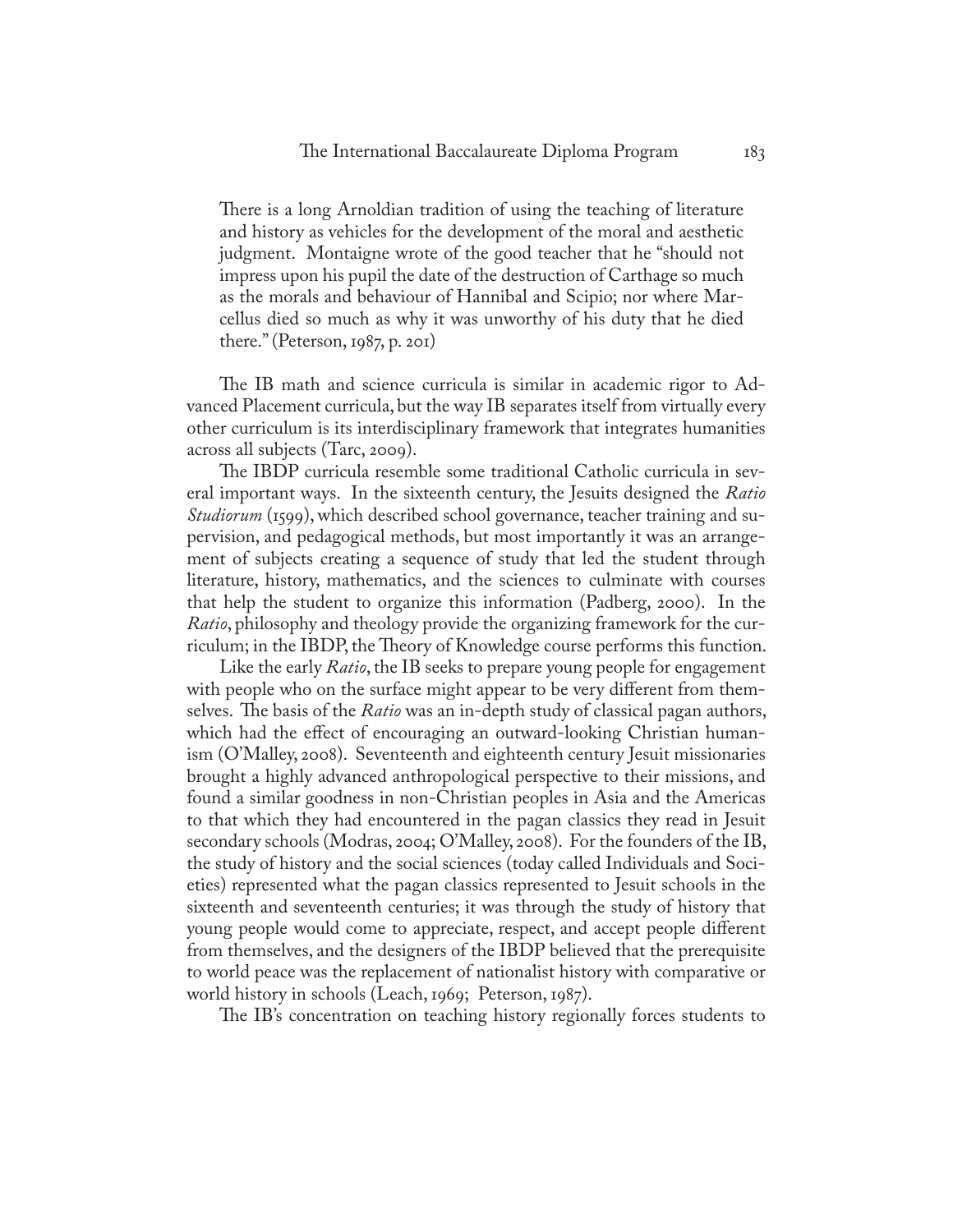view history from the perspective of one's immediate and regional neighbors as well as that of their own nation (Godsey, 1990). The idea is to teach history and the social sciences through multiple and often conflicting perspectives to foster intercultural empathy and understanding (Walker, 2004). Gellar (2002) argues that Western societies increasingly measure the success of globalization in economic terms rather than the encouragement of understanding, empathy, and sharing. Students must, therefore, learn how to bring an ethical sense to a globalized market. Tarc (2009) wrote that one of the challenges facing the IB is to develop an appropriate set of values or consciousness to prepare students to participate in a globalized world with new problems. As a result, fostering students' understanding of sociology, economics, and business ethics might perform the task that history did in the early decades of the IB.

#### **The IB and the Reinvigoration of the Humanities in Catholic Schools**

As Catholic schools grew and flourished in the United States their primary purpose was to catechize and to protect the young from proselytism and the perceived Protestant perversion of faith and morals (Denig & Dosen, 2009). Although the humanities were still the center of the curriculum, there was little in this system to encourage the type of outward-looking Christian humanism characteristic of the sixteenth and seventeenth century Jesuit schools. After Vatican II, the mission of Catholic schools changed as catechesis became instruction in faith and morals with an emphasis on evangelization, community, and social justice (Bryk, 1996; Denig & Dosen, 2009). At the same time, even classical Catholic schools were de-emphasizing many of the subjects and courses that characterized a classical humanist education (Loftus, 1984; McKevitt, 2008). Increasingly, Catholic schools followed the path of public schools in narrowing their curricula to focus on math and science in response to No Child Left Behind (Ravitch, 2010). This is evident in the 2005 strategic plan for Chicago's Catholic schools that prioritized the math and science curricula before any work was done in developing new curricula in English, history, social studies, and fine arts (Archdiocese of Chicago, 2005).

Challenging this trend, many educators, researchers, and policymakers are urging secondary schools to develop curricula that encompass the skills and knowledge students will need to be successful in the twenty-first century. According to Howard Gardner (2006), for instance, students will need to understand the global system, think analytically and creatively within academic disciplines, and be prepared to address problems and issues that transcend tra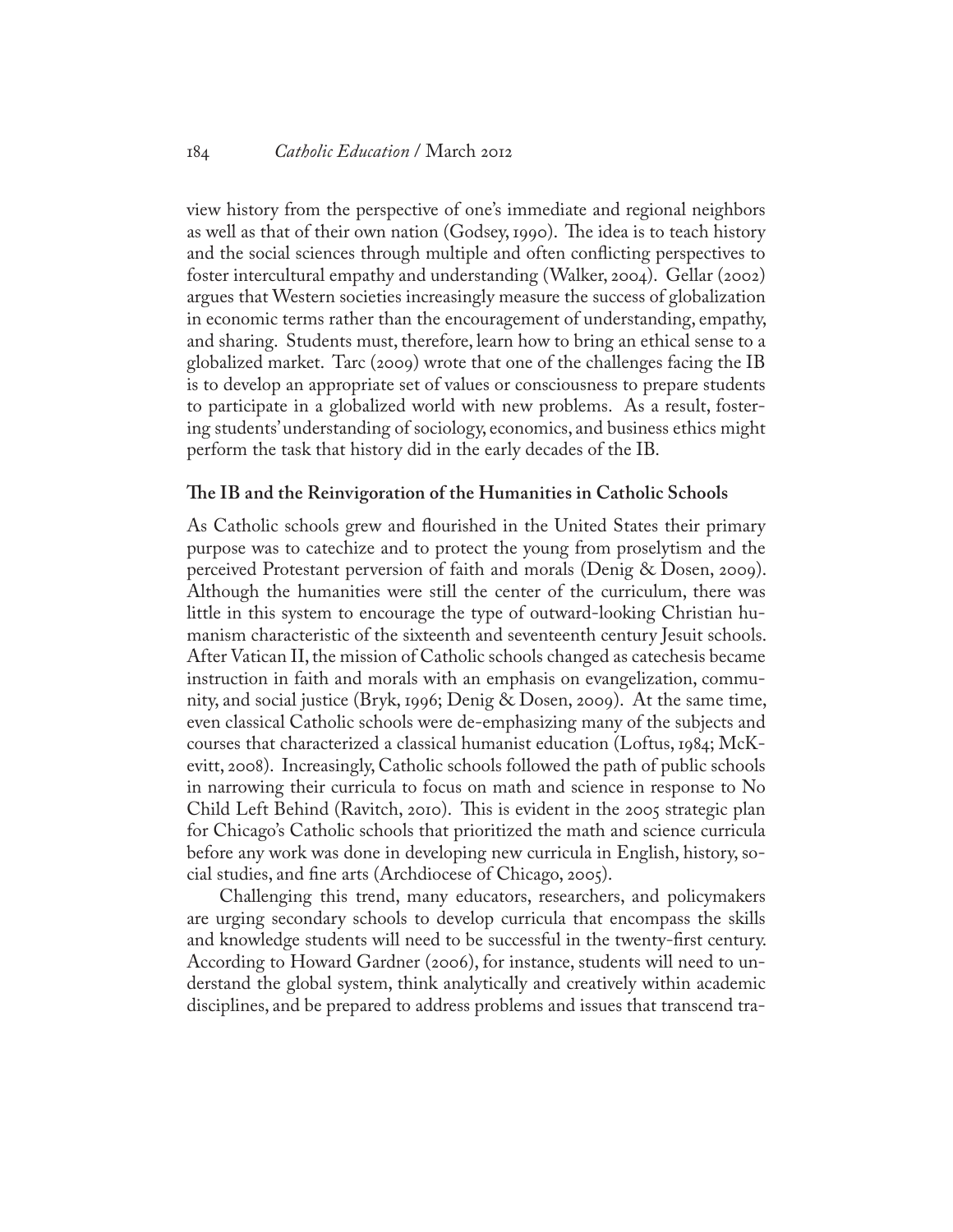ditional disciplinary boundaries, like AIDS, immigration, and climate change. Furthermore, students must have knowledge and respect for their own cultural traditions, while possessing the ability to adopt hybrid or blended identities capable of thinking, working, and playing across cultural boundaries.

These dispositions are entirely in line with the tradition of the humanities as handed down to us through the Catholic intellectual and educational tradition. The humanities develop moral goodness, devotion to truth, and a disposition to act for the common good. Historically, the study of languages, poetry, history, rhetoric and logic, along with mathematics and science "opened the mind, sharpened wits, deepened human sympathy," and "developed clarity of thought and force in expressing it" (Boston College Jesuit Community, 2008, p. 41). The humanities "gave students an adroitness of mind in meeting new questions, and laid a foundation from which to explore the more important questions they would come to later in their studies" (Boston College Jesuit Community, 2008, p. 41). The IBDP provides a curricular framework for Catholic schools to ensure academic rigor in all six subjects and provides a humanistic perspective to the study of math and science as students consider the origins and the uses of knowledge in every subject (Bastian, 2008).

#### **The IB and the Compulsory Core Components in Catholic Schools**

Thompson (1998) describes the IB compulsory core requirements of Creativity, Arts, and Service (CAS), the 4,000 word extended essay, and the Theory of Knowledge course as the IB's "interstitial curriculum" (p. 276). It is in these areas that the broader learning outcomes of international or intercultural understanding, empathy, and compassion are developed and the content and skills learned in the subject areas are connected and integrated. Catholic educators should be able to identify with this notion of an interstitial curriculum; it is what visitors to Catholic schools often describe when they remark on the intangible difference in atmosphere and culture that they feel when they enter a Catholic school (Bryk, Lee, & Holland, 1993). It stems from the fact that while theology or religion is a core academic subject, there is an integration of moral and religious principles across the entire curriculum and school community. The incarnational and sacramental nature of Catholicism means that in a good school, *everything* is Catholic; a "secular" curriculum is a philosophical impossibility (Groome, 1996). The conjunction of the interstitial curriculum of the IB with the interstitial curriculum of the Catholic high school creates an ordered, systematic, and powerful academic and social experience.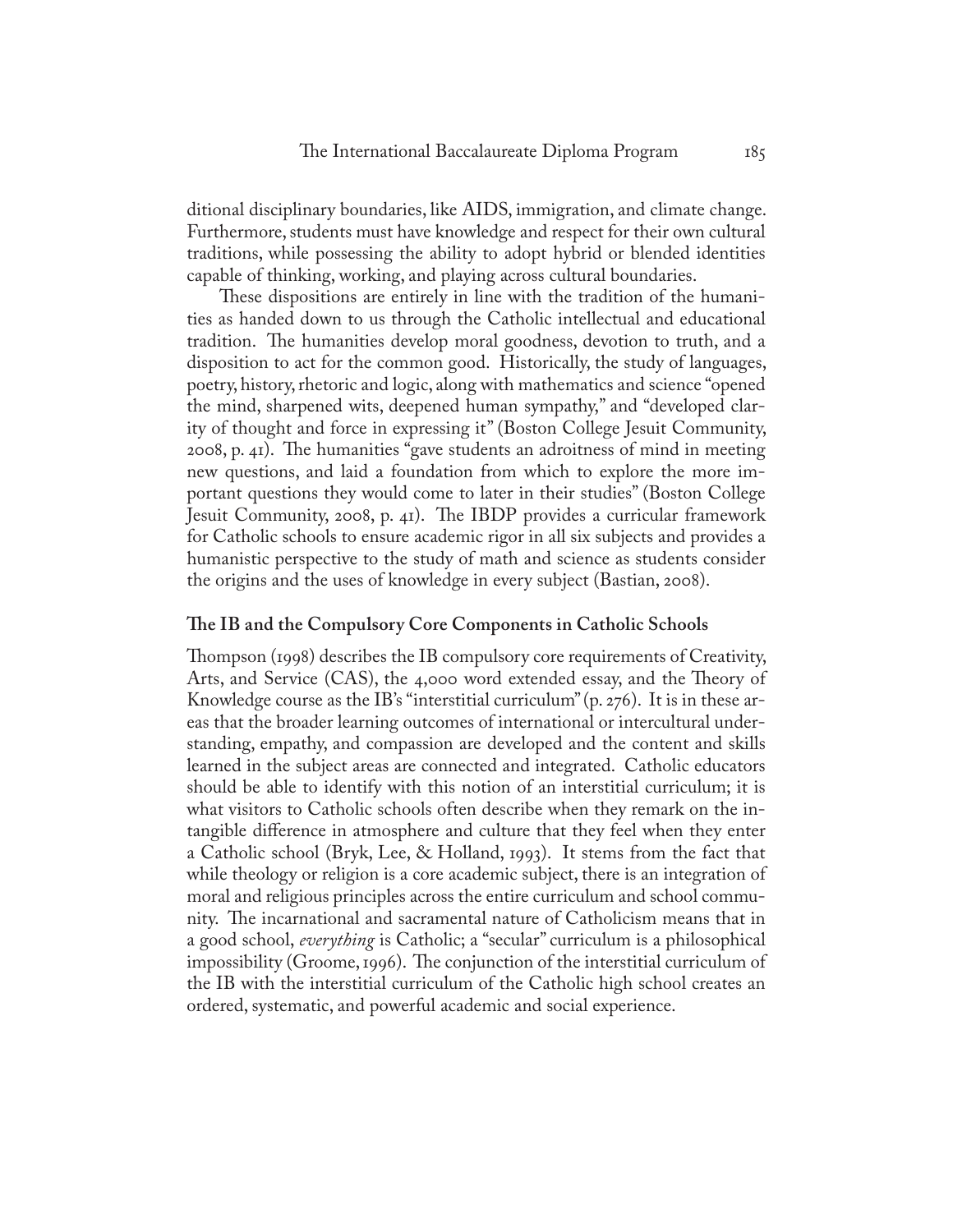#### 186 *Catholic Education* / March 2012

The IBDP's requirement for service is in line with the broader mission of many Catholic high schools. The interstices between Catholicism and the IBDP service requirement are in the spirit in which students do their service, and in the ways in which the school helps the students to process these experiences. To fulfill the CAS requirement students may participate in extracurricular athletics, musical, theatrical, or visual arts activities. The service requirement may be filled by performing some sort of service defined as "an unpaid and voluntary exchange that has a learning benefit for the student" (International Baccalaureate Organization, 2010b, p. 3). Emphasis is placed on CAS as a way for the student to gain self-knowledge through initiating, performing, and reflecting on athletic, artistic, and service activities. The student is to reflect upon the differences between experiential learning and classroom learning, and the school is asked to determine (rather than formally assess) that the student has achieved eight learning outcomes, among which are self-awareness, willingness to undertake challenges, to plan and initiate activities, to work collaboratively, to persevere, to address issues of global importance, to develop new skills, and to consider the ethical implications of one's actions (International Baccalaureate Organization, 2010b).

Students in Catholic high schools might discover that some forms of service that are entirely appropriate for their school are not in line with the IB's acceptable list of service activities. The CAS Guide is very explicit with regard to what religious activities can or cannot count as service. Specifically, the IBDP includes the provision that "religious devotion, and any activity that can be interpreted as proselytizing, does not count as CAS" (International Baccalaureate Organization, 2010b, p. 15). However, work done by a religious group in the community may count as CAS. In order to meet the learning outcome asking students to initiate activities on their own, the IB says that "service (even of a secular nature) that takes place entirely within a religious community can at best only partially meet the aims and learning outcomes of CAS, so there would need to be evidence from students' other activities that all the required outcomes had been met" (International Baccalaureate Organization, 2010b, p. 15).

The Theory of Knowledge course assists the student in organizing and connecting the various ways through which knowledge is developed, and it provides students the tools for intellectual discernment (Bastian, 2008). The Theory of Knowledge course is not simply a course in epistemology, but is most concerned with the construction and the uses of knowledge and ways of knowing. Mackenzie (2000) wrote that the course creates attitudes or disposi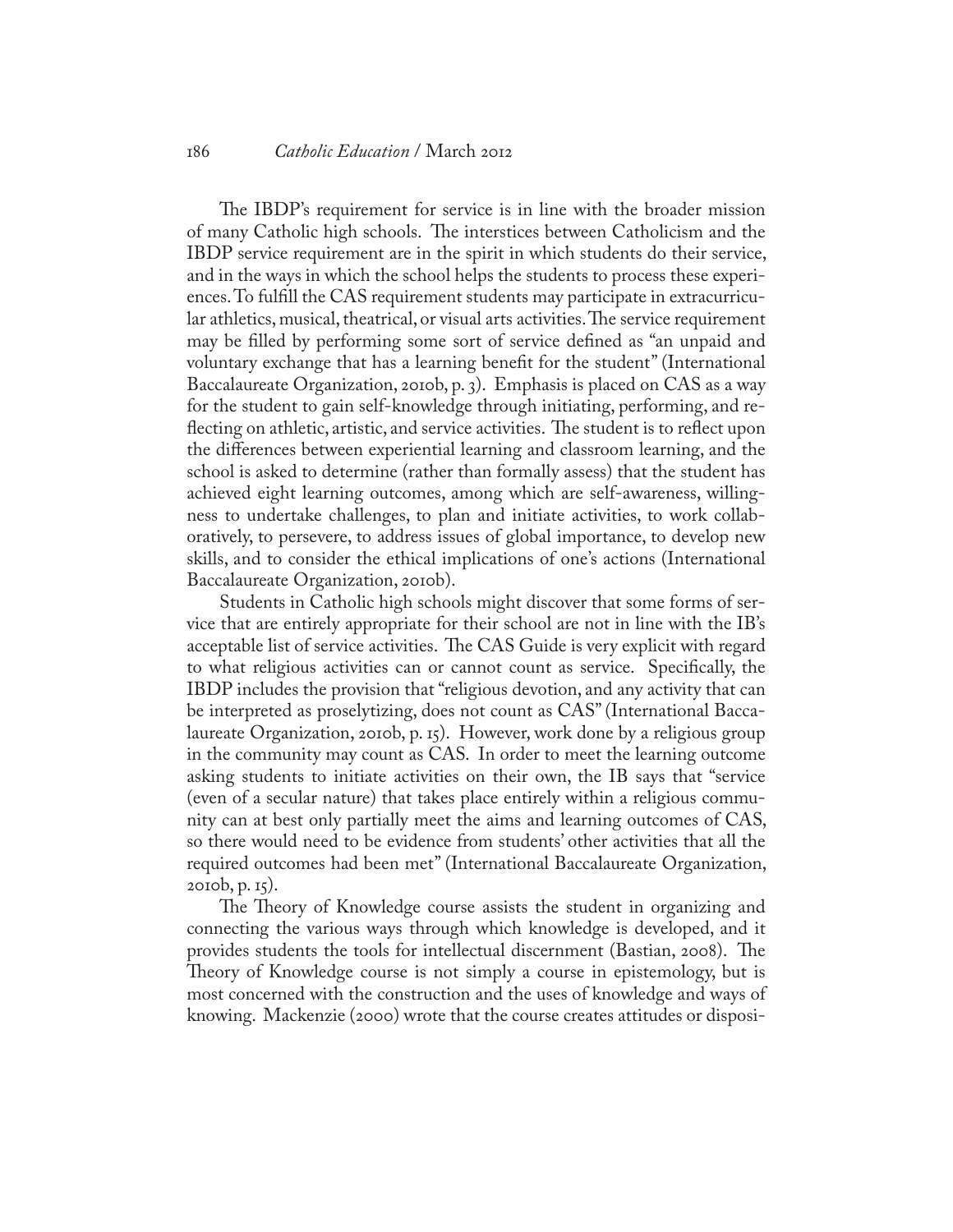tions that build upon academic skills to create states of character in the Aristotelian sense of the term. As students develop the habit of always trying to see knowledge in its broader context they begin to see themselves in a broader context as well. At its best, the Theory of Knowledge course creates habits, attitudes, and dispositions that allow young adults to reason (and therefore to live) well, helping the young person to assume a "state of character" that will be reflected in lifelong habits (Mackenzie, 2000). Conscious of their place in the discourse or narrative of their own culture, students come to understand that some of the things that they considered obvious and natural are elements of their own cultural traditions, and that others in the world have different narratives (Mackenzie, 2000).

In many Catholic schools, Theory of Knowledge is taught by a member of the theology department. At Notre Dame Prep in Michigan the course is taught by the Marist president of the school (Olszamowski, 2010). At St. Theodore Guerin High School in Indiana, an important added element of the Theory of Knowledge course is training in apologetics. In the school's IB handbook we find that the focus of Theory of Knowledge is "to investigate knowledge, knowledge claims, faith, reason, logic and the assumptions of philosophical and personal systems of thought from a Roman Catholic perspective," while one of the goals for the Theory of Knowledge course is that students will learn "critical reflection of the sources and bases of knowledge in various systems of thought and belief and how they relate to Roman Catholic epistemology" (St. Theodore Guerin Catholic High School, 2009, p. 18). Another goal is that students "will understand the difference between a relativistic perspective and the truth of Catholic faith" (St. Theodore Guerin Catholic High School, 2009, p. 18).

Few schools articulate the connections between Theory of Knowledge and the Catholic Intellectual Tradition as clearly as Guerin does. Catholic Memorial in Waukesha, Wisconsin, also adds the extra prism of viewing knowledge through Catholic tradition (Catholic Memorial, 2010). St. Scholastica's, Santa Margarita, and Notre Dame de la Baie house the IB philosophy class in the religion department. At Notre Dame de la Baie, IB philosophy can count as a senior religion elective (Notre Dame de la Baie, 2011). In the hands of a skillful teacher, the Theory of Knowledge course could also demonstrate the impact of the Catholic sacramental, incarnational worldview by examining how faith impacts our understanding of history, science, art, and literature.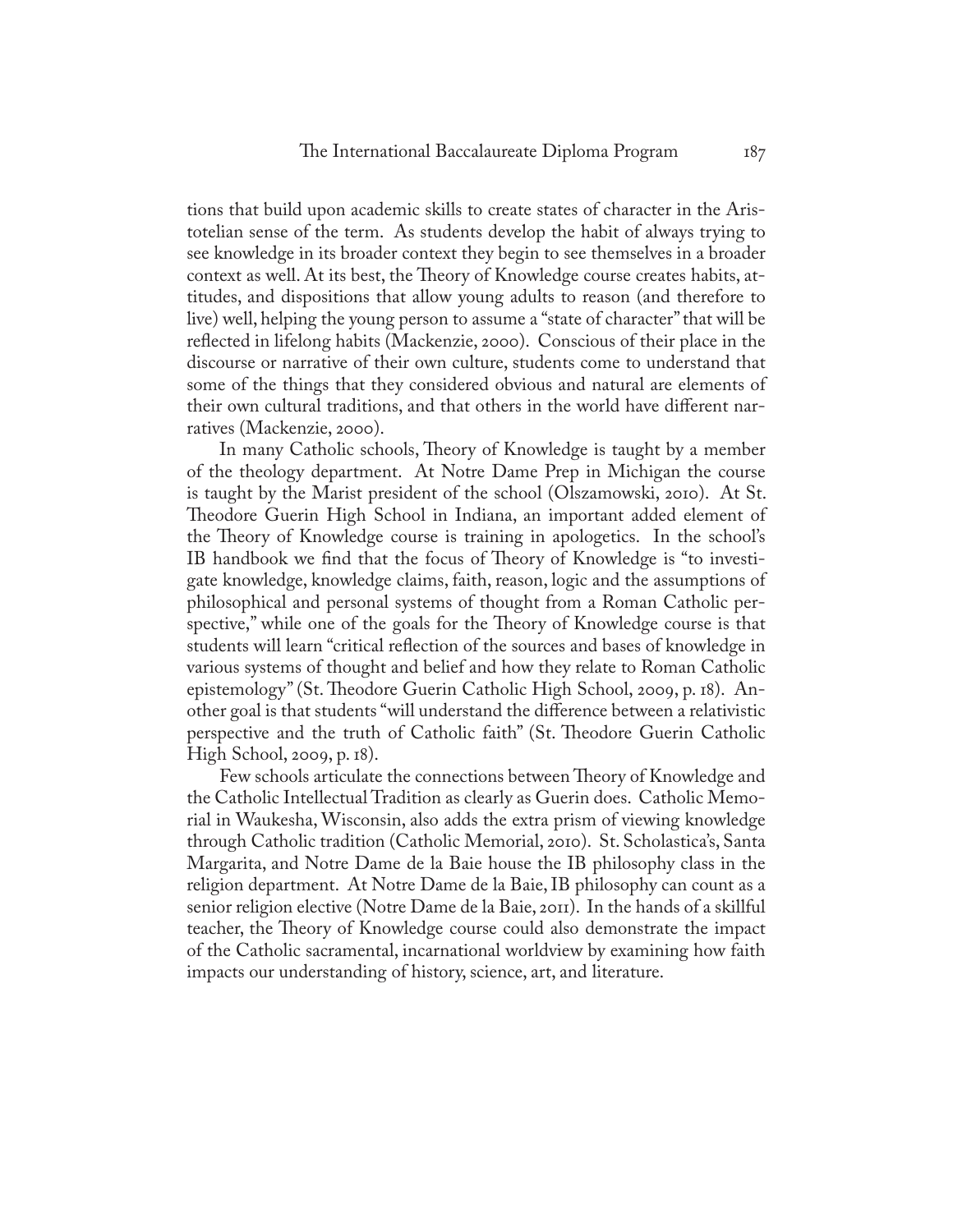#### **Growth of the IB as an Instrument of Reform in U.S. Public Schools**

The IB has experienced tremendous growth in U.S. public schools since the 1980s, little of which has anything to do with increasing international or intercultural understanding. Instead, the growth was caused by the desire to improve academic standards in response to the federal report *A Nation at Risk*  (1983), and has continued in response to further federal mandates such as No Child Left Behind (Bunnell, 2009). Spahn (2001) determined that 70% of American public schools that have adopted the IBDP did so in order to meet parental and political pressure for higher academic standards. Globalization trends in the 1990s led many stakeholders to believe the IB was a glossier option for advanced placement programs (Gehring, 2001; Tarc, 2009). Since 2003, when the Bush administration first made Title I funds available for urban districts offering the IB program, poor city systems have begun to avail themselves of this opportunity. In addition, Title II teacher training funds are often used to offset the cost of startup and teacher training. Other federal funding schemes such as the Advanced Placement Initiative, the Magnet Schools Assistance Program, and the Smaller Learning Communities grant programs have been used by districts offering IB programs (International Baccalaureate Organization, 2008a). Some states have begun to direct funds to districts offering the IB (International Baccalaureate Organization, 2008b).

There have been several public school districts that have had major public disputes about adopting the IB program. Concerned parents and conservative politicians have attacked IB for what they see as its anti-American, anti-Christian, and globalist one-world agenda (Bunnell, 2009). False claims that the IB is a creature of the United Nations Educational, Scientific and Cultural Organization (UNESCO) generally accompany these protests. Many of the criticisms echo the attacks that people made on Catholic institutions a few generations ago—that the IB fosters loyalty to a foreign entity and that it seeks to undermine American liberty in order to place the United States under the domination of a foreign, supranational agency (Cohen Walker, 2005). It is the IB history program, with its emphasis on creating internationally minded students through the comparative study of history that is at the heart of the criticisms. Conservative advocate Jill Cohen Walker of the New Frontier Coalition criticized the IB for what she saw as efforts to make American children citizens of the world. In 2005 she criticized an address by then IB director general George Walker, stating: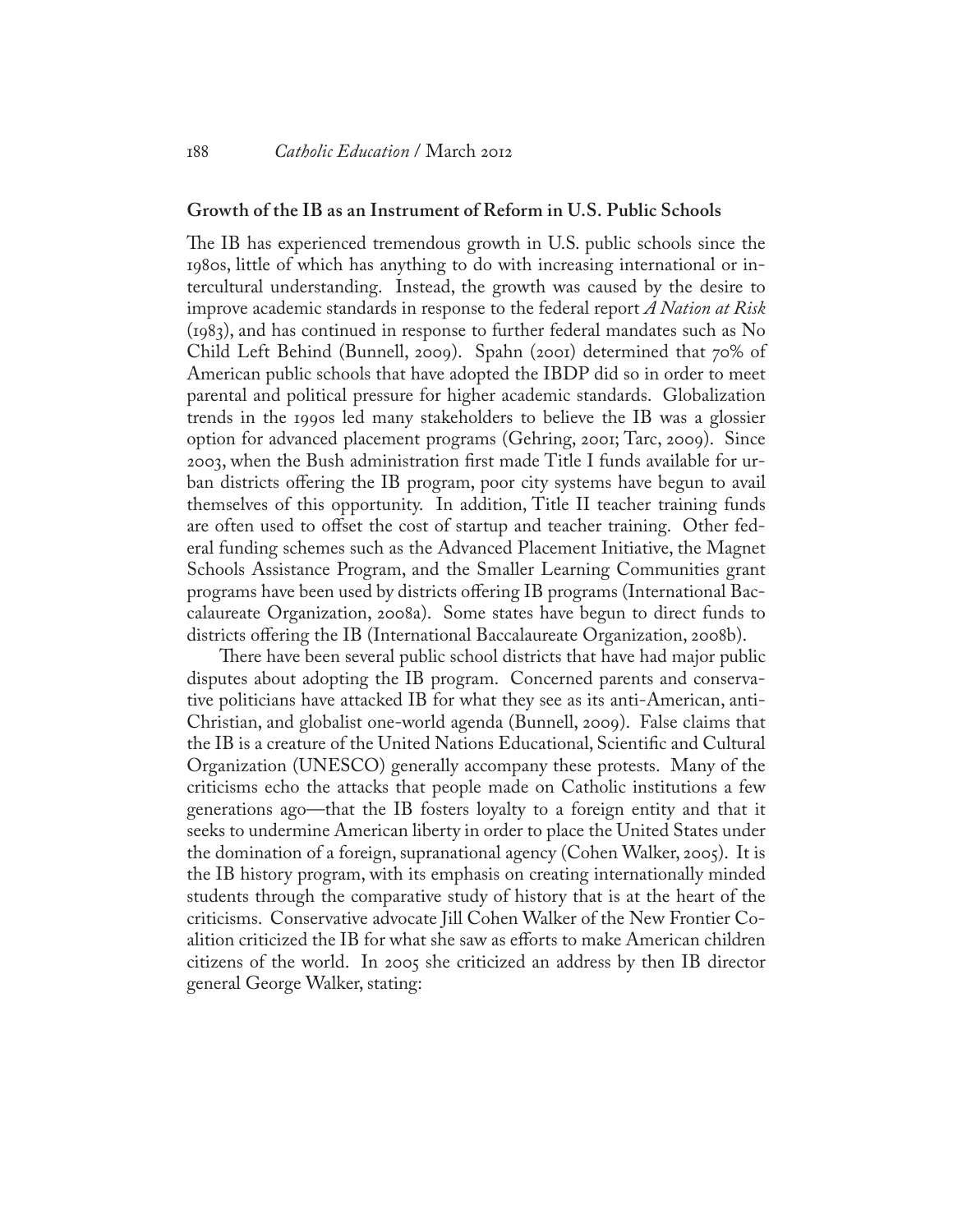He admitted that 'the program remains committed to changing children's values so they think globally, rather than in parochial national terms from their own country's viewpoint.' That means they want to change the way your children think and brainwash them with their values. American patriotism is now considered parochial, which means narrow-minded, close-minded, or unsophisticated. (Cohen Walker, 2005, p. 2)

#### **Growth of the IB in Catholic High Schools**

The experience of a Catholic high school adopting the IB is qualitatively different than adoption in a public school. These differences are related to costs and funding, marketing, and the connections that can be made between the goals of the IB program and the mission of many Catholic high schools. Program growth among Catholic schools has been much slower than among public schools; a search of the IB database revealed that in July, 2011 there were only 28 U.S. Catholic high schools offering the IB Diploma (International Baccalaureate Organization, "Find an IB School," 2011). While public schools have access to government funding, most Catholic schools are at a distinct disadvantage in terms of funding and maintaining a new IB program, as starting the IBDP is an expensive proposition. There is a  $\mathfrak{su}_4$ ,000 application fee, an IB coordinator must be hired, and every teacher teaching an IB course must be trained in the content, pedagogy, and assessment appropriate to that course. Depending on where this training takes place, the cost can be in excess of \$1,400 per teacher (International Baccalaureate Organization, 2008a). At the United World College of the American West in Montezuma, New Mexico, for example, the cost for a week of training in the summer of 2010 was \$1,089 (United World College, 2009). There are also thousands of dollars in annual school fees, as well as the cost of individual examinations (International Baccalaureate Organization, 2008b).

In order for the IB to have a transformative impact on the culture of a school, many teachers have to be trained in the program. In most schools, around half of a school's faculty must be trained. Cathedral High School in Indianapolis has over 1,200 students, and with 70 teachers trained out of a total faculty of 96 they have sent more teachers for IB training than any other U.S. Catholic school (Cathedral High School, 2010). More typical is St. Dominic's Academy in Jersey City, which has sent 15 out of its 38 teachers for training (St. Dominic Academy, 2010), while the Academy of the Holy Cross, in the DC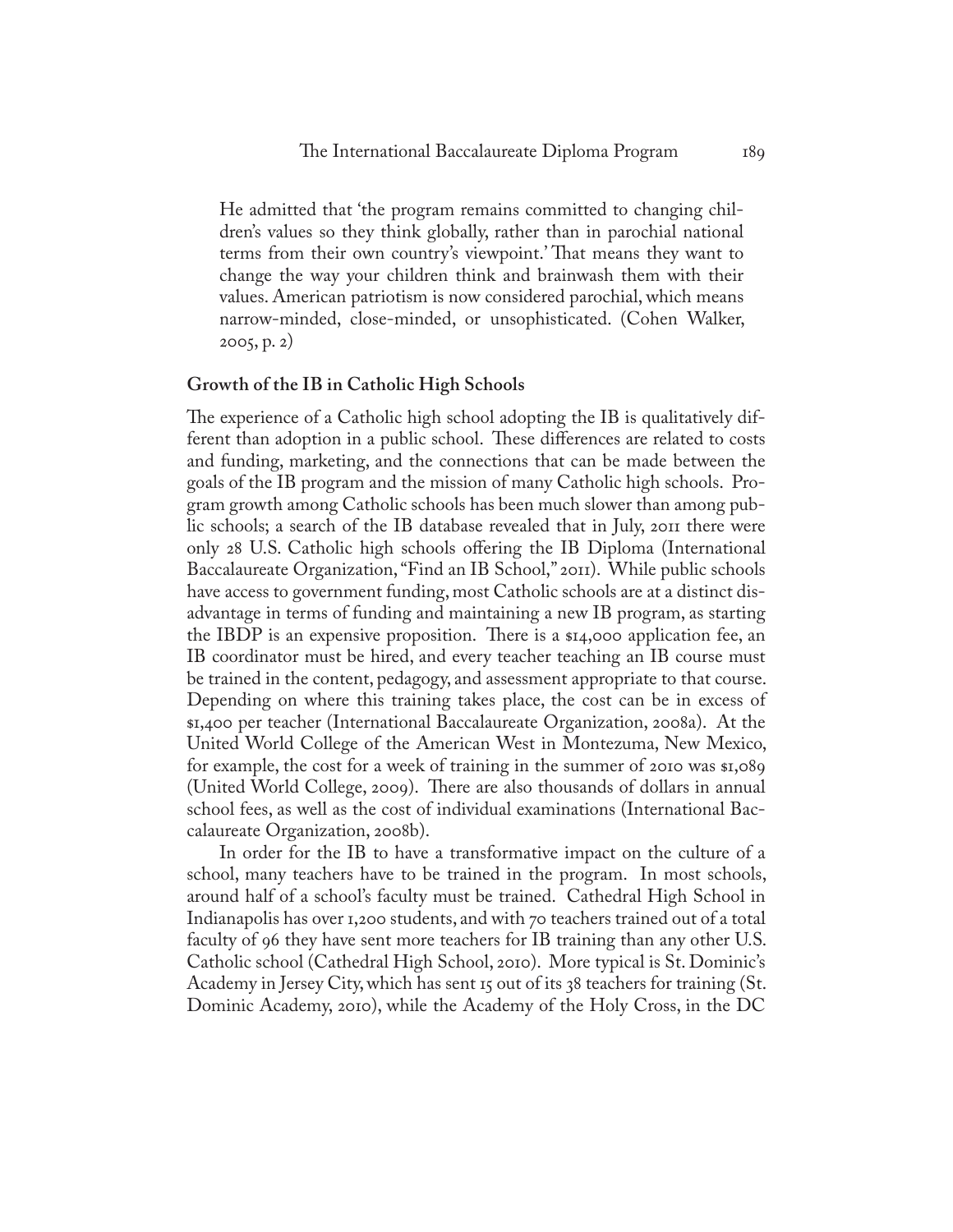suburbs of Maryland trained 27 out of its 56 teachers before a single IB class was taught (Academy of the Holy Cross, 2010).

#### **Marketing the IB in Catholic High Schools**

Whitehead (2005) examined how the IB was marketed in private schools in Australia. She looked at secular, Anglican, and Lutheran private schools and concluded that many of those schools advertised the IB in order to sell social advantage rather than social justice. The IB was deployed as a commodity that increased the schools' advantage in the education marketplace rather than as a curriculum with socially just ideals. Brochures, websites, admissions pamphlets, and other advertising materials prominently displayed the blue "IB World School" logo, but seemed to be promoting the school more than the IB. Also examining Australian schools, Bagnall (1997) wrote that IB students "were interested in attaining global cultural capital that would help put them ahead of the 'pack'" (p. 142), and he determined that student and parental engagement with the IB curriculum was more of a market relationship than a commitment to its socially just ideals.

Most U.S. Catholic schools that offer the IB are quite up front about the advantages of the program, with websites advertising that the IB is a "prestigious" program that can help with admission to select colleges and can lead to advanced placement or college credit (Academy of the Holy Cross, 2010; Archbishop Walsh Academy, 2011; Bishop Amat High School, 2011; Cathedral High School, 2010; St. Dominic Academy, 2010; St. Scholastica Academy, 2010; Trinity High School, 2010a). Notre Dame Prep/Marist Academy in Michigan has even incorporated its recognition as an IB World School into its mission statement:

Notre Dame Preparatory School and Marist Academy provides its diverse student body a Catholic and internationally recognized collegepreparatory experience of lasting value. We affirm our Marist mission to "Work with God to form Christian People, Upright Citizens and Academic Scholars," (Mission Statement, para. 1).

Unlike public schools, where conservatives are sensitive to what they perceive as attacks on American patriotism, conservative Catholics who express concern about potential dangers in Catholic schools tend to focus on threats to the faith rather than to American ideals. One of the criticisms that conservative observ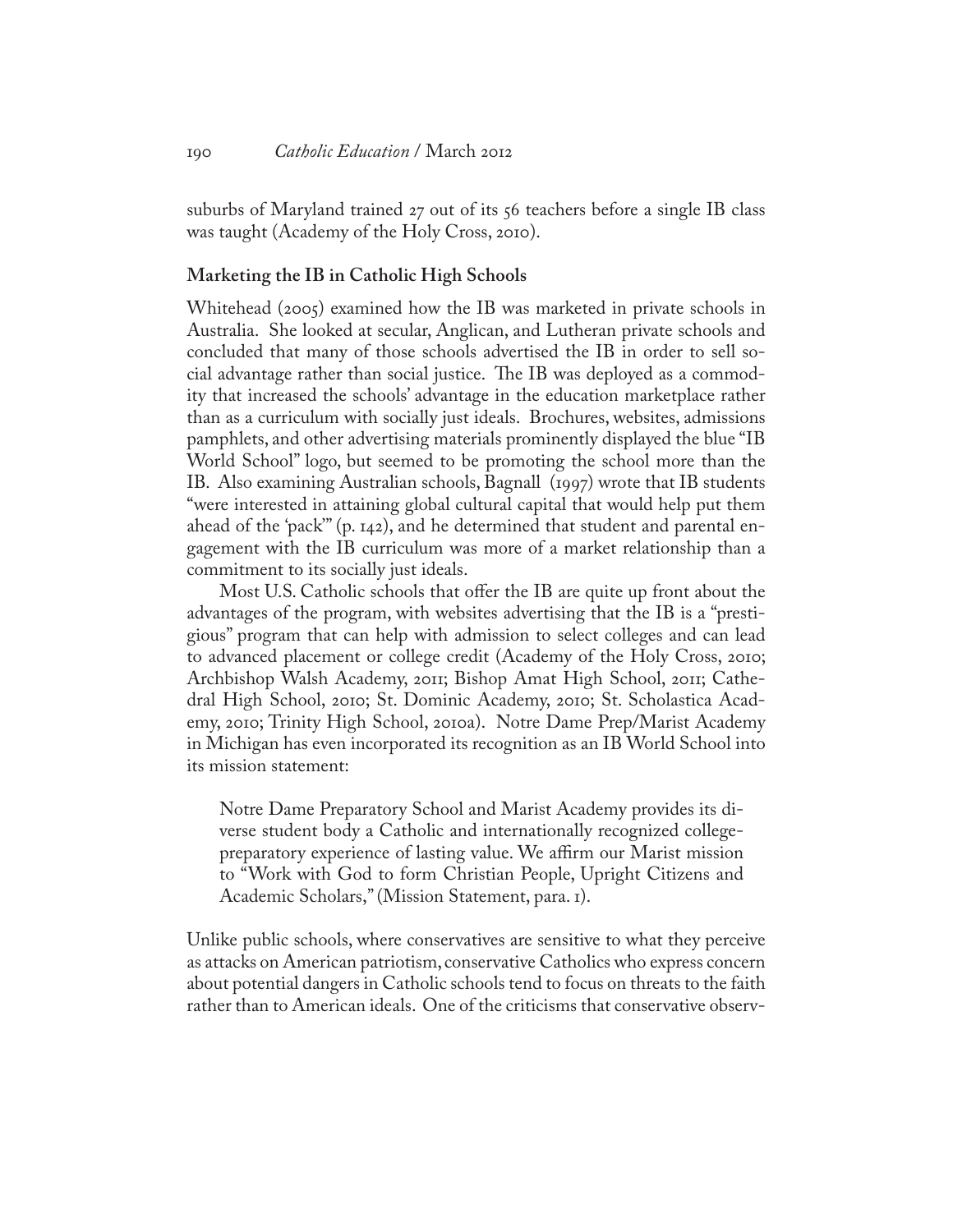ers have had about Catholic schools in recent years has been a perception that since Vatican II the bishops have largely abandoned Catholic schools to the vagaries of market forces and a weak economy, which continue to apply pressure to the schools to compromise their Catholic identity and curriculum in order to maintain enrollments by focusing more on academic rigor and college preparation than faith formation (Carlin, 2003; O'Keefe, 2008; Varacalli, 2005). Of course, striving for academic excellence is not incompatible with Catholic virtue or fidelity to the Church's teaching. Saroki and Levenick (2009), writing in a guide for donors produced by the Philanthropy Roundtable, urge potential donors to insist on the development of Catholic schools that are not only completely orthodox but are also performance driven. The IB program can deliver on both counts; it provides for internal and external review of academic excellence while providing students with a global Catholic perspective.

Building "perspective" as a learning outcome is one area where the differences between IB implementation in public and Catholic schools stand out. Hayden and Wong (1997) noted that the "effects" of the IB program depended upon the milieu in which it was taught. Bunnell (2010) determined that despite using common syllabi, teacher training, and assessments, the IB is now producing two classes of diploma graduates, those who have been educated with an "agenda for global peace" and those who have been given an "agenda for global business" (p. 351). It may be significant that the current IB director general, Jeff Beard, is an American businessman with no prior experience in education (International Baccalaureate Organization, 2008c). Notre Dame/Marist president Leon Olszamowski, SM (2010) acknowledged that because public and Catholic schools have different philosophical foundations, criticisms of the IB based upon what happens in public schools are not valid for Catholic schools, and particularly not for his school. If a Catholic school is faithful to its mission, Olszamowski believes that the IB will be experienced differently than it will in a public or even another Catholic school. "*In nuce*," Olszamowski wrote, "the IB curriculum is about *a method of teaching and about a profile of the kind of student/citizen we are trying to create*" (p. 4, emphasis in original).

#### **The IBDP and Catholic Mission**

According to Joseph Marino (2007), a former principal of Xaverian High School in Brooklyn, American Catholic schools that adopt the IB generally discover that the program fits with the school's mission and that students are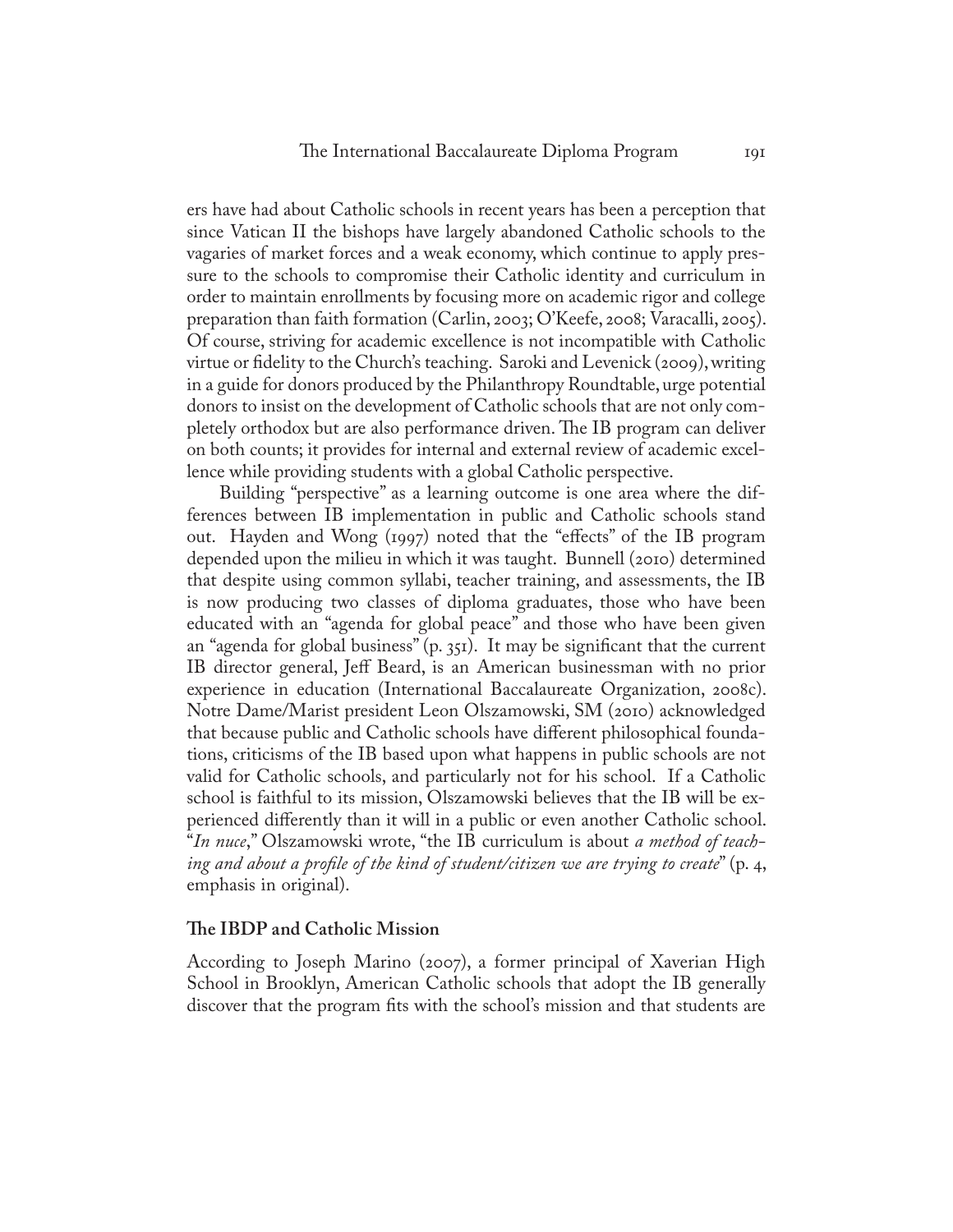#### 192 *Catholic Education* / March 2012

better prepared to engage the world from a Catholic perspective. In response to school closing and consolidations in Brooklyn, he wrote that "the future of our schools depends certainly on creative financial planning and reorganization," ensuring that "our mission is placed up front, reinforced in the minds and hearts of our administrators, teachers, non-instructional staff, parents and students" (Marino, 2007, p. 33). The IB is one of those creative responses, but it is not brought in simply to fill seats. Reflecting on 10 years of administering the program at Xaverian, Marino concluded that

It has become increasingly clear to me that our primary mission (our call to promote the Gospel of Jesus Christ, to create faith-filled communities and to prepare our students to live lives of faith and concern in the secular world) is supported and given a clear academic and social framework by the mission of International Baccalaureate. The IB is not simply a challenging academic program, but a call to its students to expand their awareness of and to develop a genuine concern for their communities, both local and global. (p. 33)

Catholic schools are part of a tradition of preparing young people to participate as members of a collective whole. Bryk, Lee, and Holland (1993) contrast the Catholic notion of education for the common good with the secular idea of education for the public good. Jesuit David Hollenbach (1996) contrasts the Protestant idea of extreme individuality with the Catholic tradition's long commitment to the idea of human interdependence in community, and noted that the preservation of the distinct Catholic identity of the Catholic school and the service of the common good are intimately related and are by no means exclusive of one another. As a result, marketing and mission are often connected in Catholic IB schools. Rocky Domingo (2007), religion department chair at Bishop Amat High School in California, points out that one of the goals of Catholic secondary education is for students to develop a holistic, noncompartmentalized view of the world through the lens of faith and reason. He sees the IB as a way to develop these characteristics.

The IB Program itself is not faith-based. However, it integrates beautifully with the goals of Catholic education. While seeking to produce informed, faith-filled graduates, Catholic educators also want them to be critical thinkers looking at the world with an eye for change, not complacence. (Domingo, 2007, para. 9)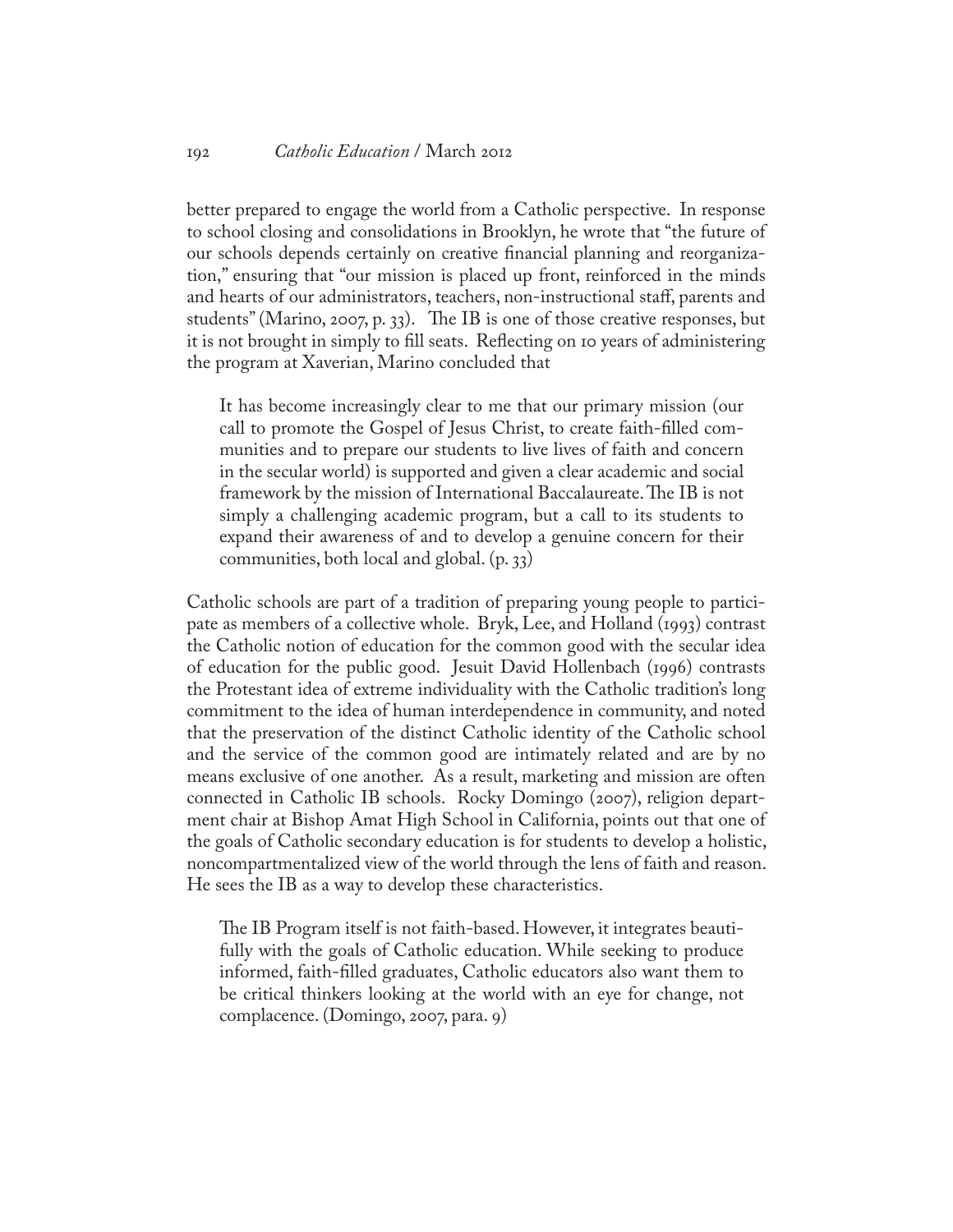Looking at state schools in the United Kingdom, McGee (2003) notes that many schools adopt the IB in order to "carve out a distinctive identity"  $(p, \zeta)$ rather than for intrinsically ideological reasons. That is not the case in Catholic schools, where the development of a distinctive identity does not preclude intrinsic ideology. That very phrase, "distinctive identity" appears several times in the Six Year Strategic Plan of Notre Dame Prep and Marist Academy in Michigan as the school pledges its long-range support for the IB program (2008). Notre Dame/Marist has the distinction of being the only Catholic school in the United States to offer all three IB programs. The distinctiveness that the IB gives the school is not simply a successful marketing device, but is reflective of the mission of the school.

Schools like Notre Dame/Marist that are attuned to the call of John Paul II and the American bishops to explore and embrace global solidarity are often seeking to encourage international mindedness in their students and alumni, dispositions that the IB only enhances. As a K-12 IB school, Notre Dame/ Marist is seeing a deeper realization of its commitment to educate Christians for global service, while at the same time the school is providing itself with an academic program that distinguishes Notre Dame/Marist from most of the other high schools in the diocese ( Joseph Hindaling, SM, personal communication, July 22, 2011). Another example is found at the Forest Ridge School of the Sacred Heart in Belleville, Washington, which offers a "Women as Global Leaders Program" that is committed to building tangible, relevant leadership skills in students by offering them opportunities both inside and outside the classroom "to engage with curiosity and to learn from cultures outside of her own" (Forest Ridge School of the Sacred Heart, 2011, "Global Education," para. 1). One aspect of the Women as Leaders Program is the Peace and Reconciliation Program, a yearlong course designed to teach peace building and conflict resolution through cultural immersion, dialogue, and personal reflection. An optional 10-day visit to Israel and the West Bank is offered at the end of the course.

Despite the criticism of some conservative advocates, a number of Catholic IB schools regularly appear on the annual "Catholic High School Honor Roll," a list of 50 schools compiled by the conservative Acton Institute for the Study of Religion and Liberty. The list acknowledges "those schools that maintain high academic standards, uphold their Catholic identities, and prepare their students to actively engage the world" (Catholic High School Honor Roll, 2009, "Fact Sheet"). These schools join a list that is usually comprised of diocesan schools, a few Opus Dei schools, and many independent Catholic schools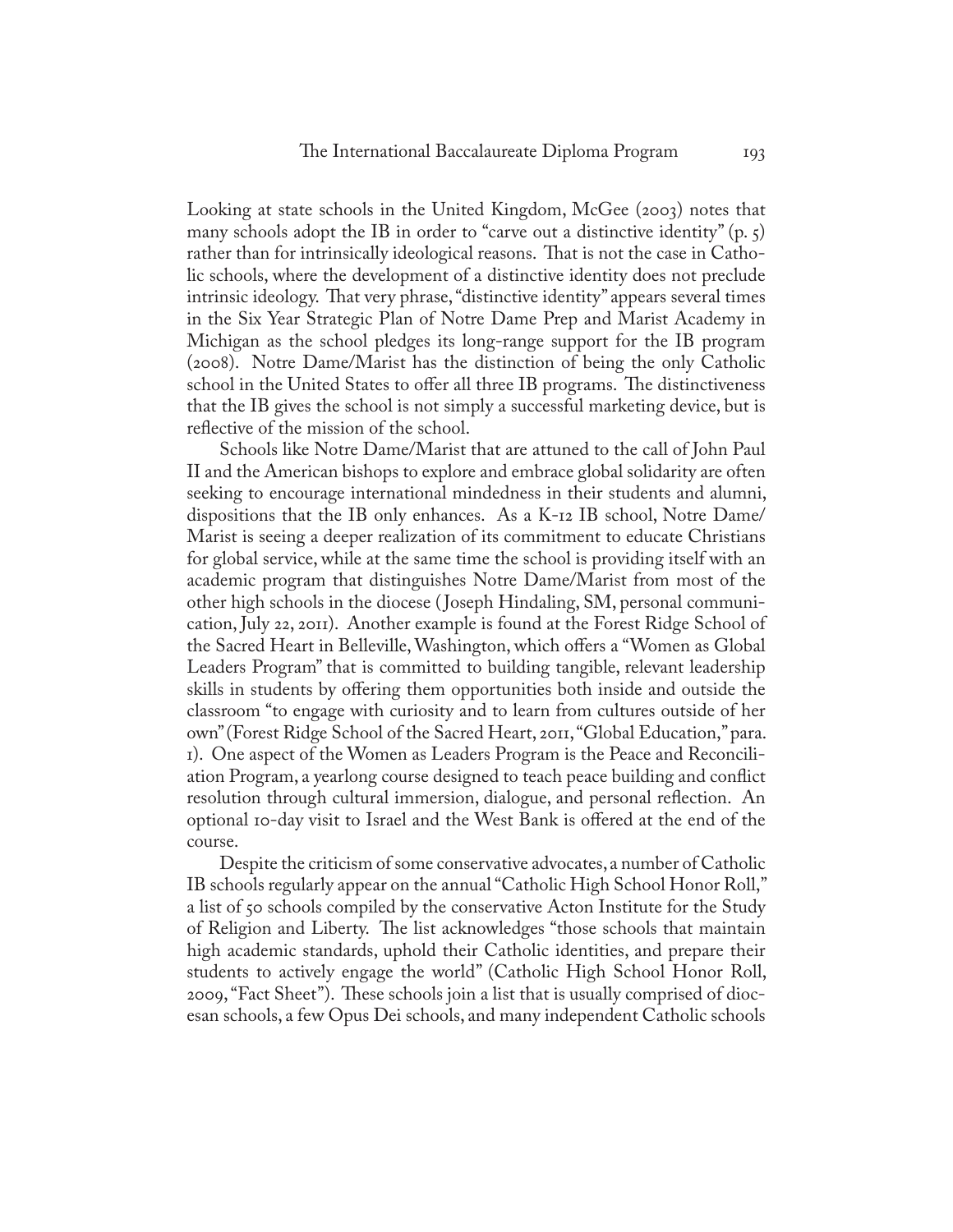founded by lay people in the past few decades in order to combat "lagging academic standards, pressure to dilute Church teachings, and the culture of moral relativism" that challenge Catholic schools today (Catholic High School Honor Roll, 2009, "The Need," para. 1). The Acton Institute sees no problem with the IB; it treats it as a high-quality advanced placement program when assessing the academic quality of candidate schools, and it believes that the IB certainly meets the Honor Roll's requirement that schools prepare students for an active engagement with the world (Kara Eagle, Acton Institute; personal communication, July 20, 2011).

The IB has made much deeper inroads into Catholic schools in other parts of the world, particularly in Central and South America. Sixteen of the 24 Central and South American secondary schools associated with Opus Dei offer the IBDP (International Baccalaureate Organization, "Find a School," 2011). While this figure might surprise, John Allen (2005) describes a "striking plurality of schools and intellectual approaches" (p. 111) within Opus Dei's worldwide educational apostolate. The recognition of the utility of an education for international mindedness is consistent with Opus Dei's international presence, the international mobility of many of its schools' graduates, and with Opus Dei's insistence on acculturation for members who relocate from one country to another (Coverdale, 2009). Many Latin American secondary students matriculate at universities in North America or in Europe, and the IB Diploma is the best means to secure admission from abroad.

#### **The IB in Urban Catholic High Schools**

While the U.S. Conference of Catholic Bishops has spoken loudly in favor of school choice (United States Conference of Catholic Bishops, 2005), the development of school choice options has meant that Catholic schools in urban areas are facing an increasingly crowded educational marketplace. Diane Ravitch (2010), who originally supported charter schools and school choice, has done an about face and has recently written that school choice has threatened Catholic as well as public schools in urban areas as educational options continue to expand. Despite the cost, there is a growing perception that the IB can help save struggling Catholic urban high schools, and many dioceses now include a resolution to explore IB in their strategic plans.

Within the past several years, Chicago, Baltimore, and Richmond have all determined to explore an IB high school as either a marketing strategy, an academic improvement strategy, or both (Archdiocese of Baltimore, 2010a, 2010b;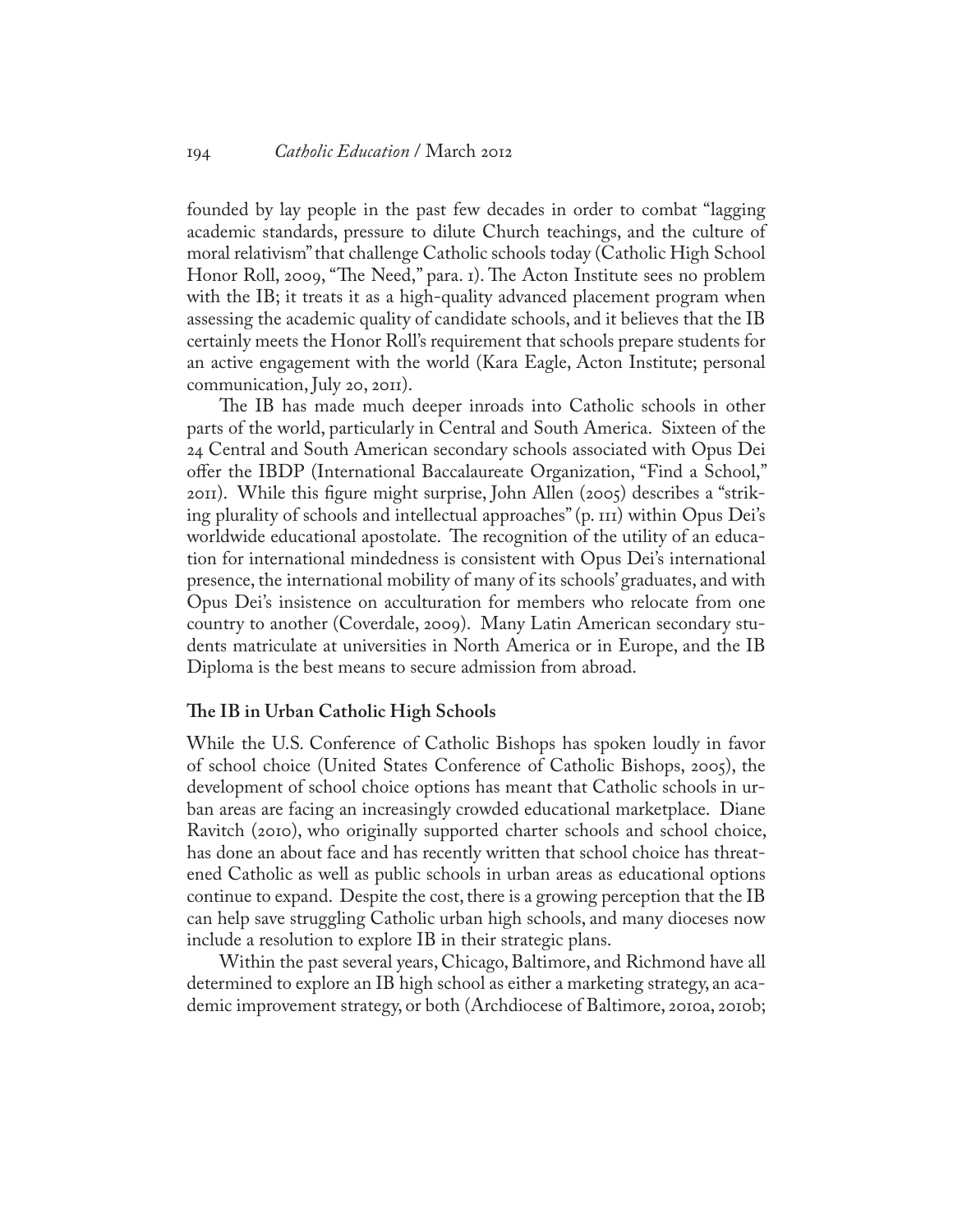Archdiocese of Chicago, 2005; Diocese of Richmond, 2007). In San Antonio, where a particularly painful process of closures and consolidations has just taken place, 11 schools in the city's poorest neighborhoods have been aligned under one network to consolidate purchasing and resource allocation, improve academic rigor, and provide tuition assistance (Archdiocese of San Antonio, 2010). The plan involves a pilot project in which three K-8 elementary schools and St. Gerard High School will explore using the IB from the Primary Years Program through the Diploma. "This pilot project will establish a foundation for our cradle-to-college concept of education," said Auxiliary Bishop Oscar Cantú (LeCoste-Caputo, 2010, para. 10).

Trinity in River Forest (Chicago) Illinois adopted the IB in 1994 and St. Dominic's Academy in Jersey City has been an IB school since 2007. Through the 1980s Trinity was suffering from declining enrollments and the perception that academic quality was lacking (Sr. Michelle Germanson, O.P., personal communication, July 22, 2010). When the nearby boys' school went coeducational in 1992, enrollments dropped further and the future of the school was in doubt. The school applied for IB status in 1993, and began to offer the DP the next year. Today, enrollment has recovered all of the losses of the 1980s. Forty-four percent of the student body comes from urban feeder schools, while the remaining 56% come from over 35 of the surrounding suburbs (Trinity HS, "Profile,"2010b; Sr. Michelle Germanson, O.P., personal communication, July 22, 2010). Although only about 20 students complete the full IBDP each year, 55% of the student body takes IB courses for certificates, and Diploma students regularly exceed the passing rate for the United States and for the world (Trinity HS, "International Baccalaureate," 2010).

Both these schools, moreover, see the IBDP as strengthening their Catholic mission. Trinity's president, Sr. Michelle Germanson, OP, said that the school board almost instantly recognized the Dominican charism of intellectual inquiry and service in the IB curriculum (Sr. Michelle Germanson, OP, personal communication, July 22, 2010). St. Dominic's principal Deborah A. Egan acknowledges that the philosophy and practice of the IB complements the school's existing mission statement to support academic excellence and the empowerment of women in a globalized world through an educational experience rooted in diversity and Catholic values (St. Dominic Academy, 2010).

#### **The IB and Organized Religion**

Institutionally, IB appears to be ambivalent toward organized religion, while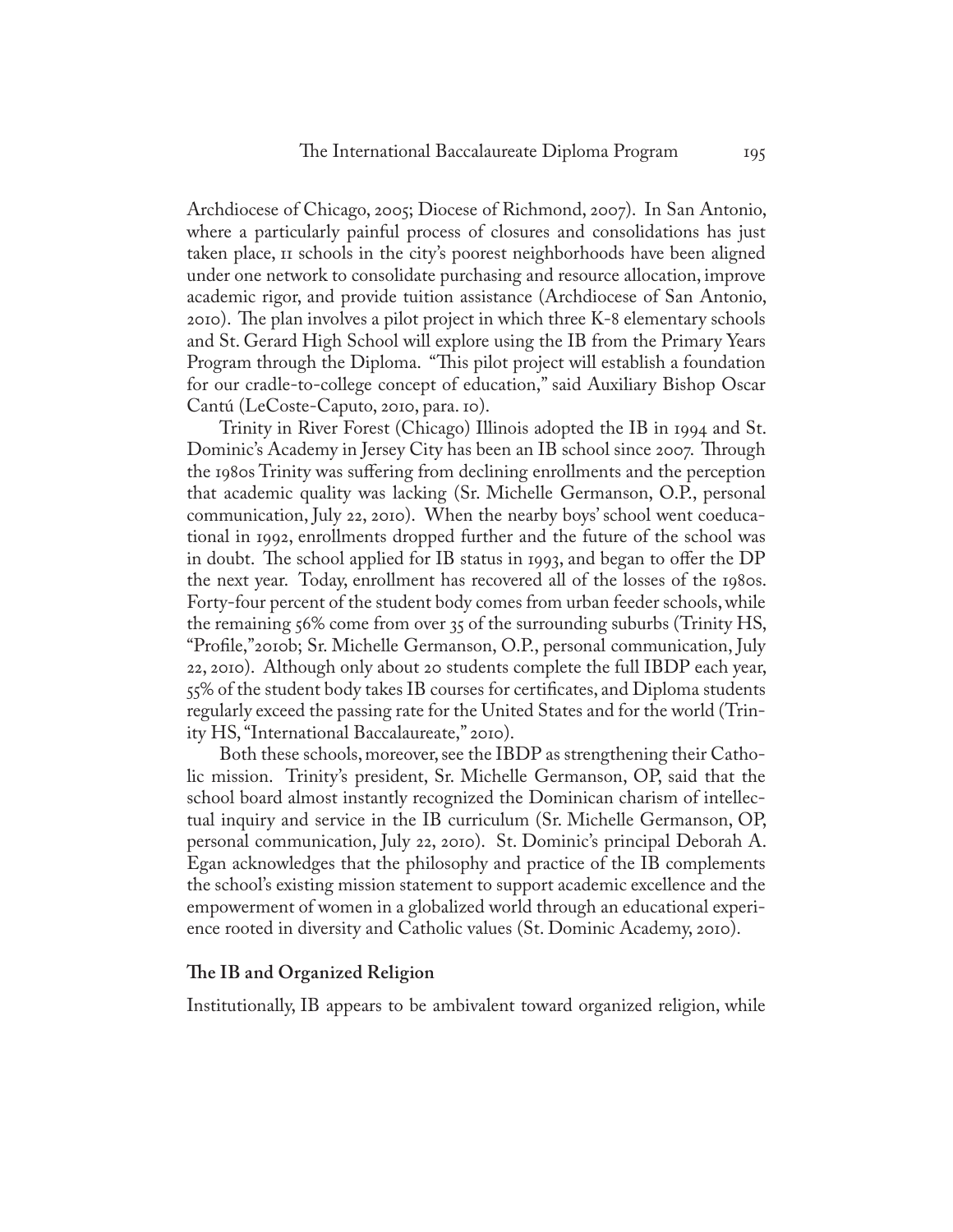individuals within the organization are openly opposed to religion. Former director general George Walker saw the IB as a Western, secular humanist curriculum. He wrote:

A humanist education is founded upon a belief in the essential goodness of humankind; the learner is invited to challenge the teacher in the pursuit of truth; God is confined to a small part of the curriculum and may be excluded completely. The message is clear: nothing is beyond the reach of human beings if they are willing to stand on their own feet. The choice is theirs. For me, all this is very familiar and comfortable but there are many societies that have not "learned to say no to God." (Walker, 2002, p. 51)

IB's ambivalence toward religion is reflected in the fact that the topic of religion is largely ignored in the curriculum. Of the three texts currently in print for the Theory of Knowledge course, two make little mention of religion (Bastian, 2008; Dombrowski, Rotenberg, & Bick, 2007); while the third (van de Lagemaat, 2011) has one chapter on religious knowledge. The Aristotelian proofs for the existence of God are discussed (without any mention of Aristotle or Avicenna, Maimonides, or Aquinas, who adapted these proofs for Islam, Judaism, and Christianity). Each proof is challenged with a passage from David Hume. Van de Lagemaat does not suggest that there are degrees of knowing, nor does he suggest that there are varieties of religious knowledge; and while he is fair to Aquinas in his description of the relationship between faith and reason, the basic structure of the chapter is to present one religious assertion after another and then counter each with an atheist assertion, without once pointing out that the author's assumption is a form of dualism: religion or atheism (van de Lagemaat, 2011).

Haywood (2011) points out that religion and spirituality are the missing elements of a truly international education. He examined several years' of workshop topics at the European Council of International Schools' conference, which, although not sponsored by IB, is one of the world's largest meetings of schools offering the IB. One out of 200 workshop topics dealt with religion or spirituality. He asserts that there is a "secular mindset that tends towards hegemony across the world of international education" (Haywood, 2011, p. 18). He sees religion dismissed by many teachers because they believe that "faith is essentially irrational and it is hard to reconcile with an educational process geared to learning about the world through rational inquiry and the articulate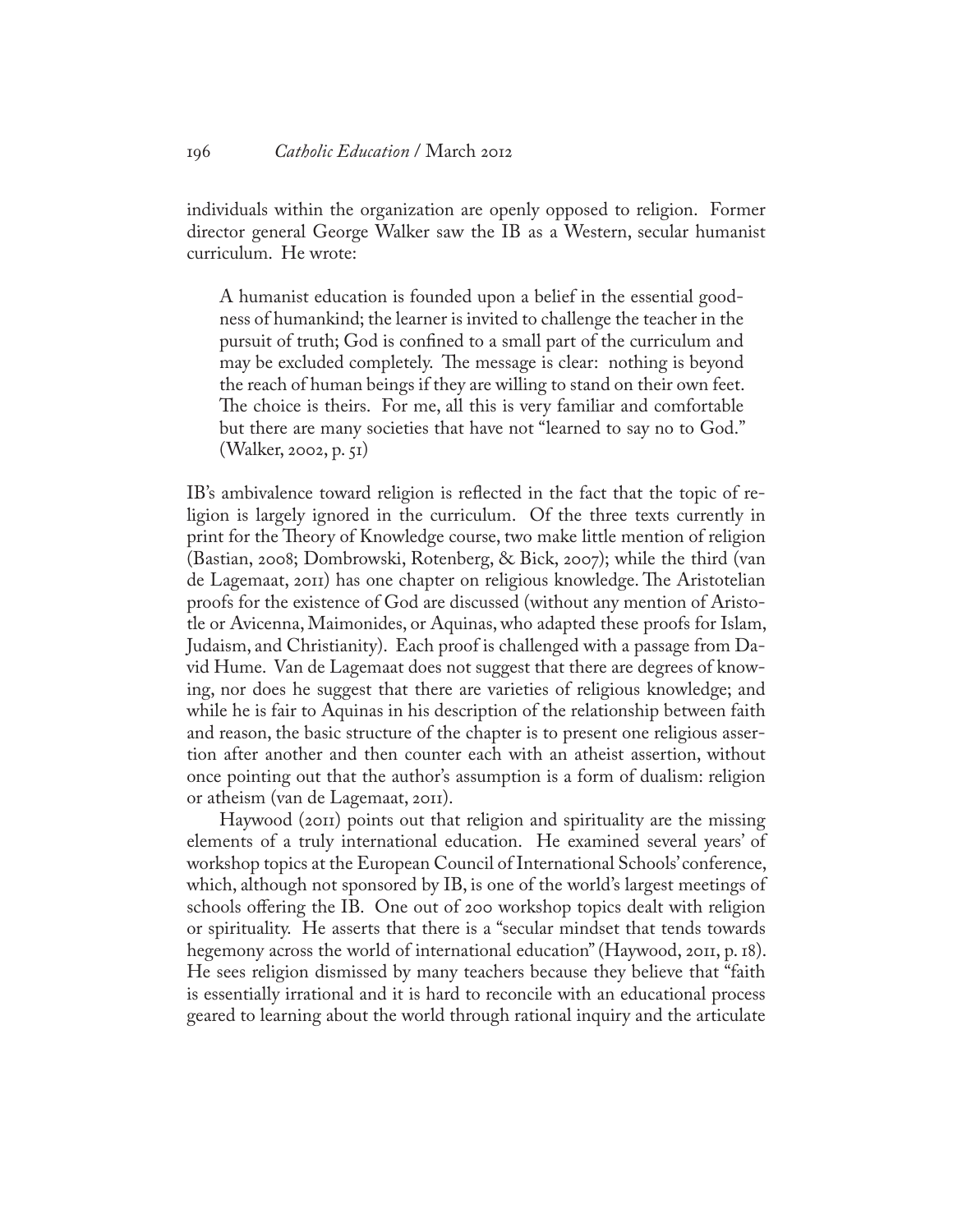justification of one's ideas in terms of logical reasoning processes" (Haywood, 2011, p. 20). According to Haywood, teachers who did not have a religious upbringing often, "feel ill-equipped to handle a dialogue with a student or a parent who has a particularly strong personal commitment or identity deriving from their faith" (Haywood, 2011, p. 21).

Beginning in 2011 the IB is offering a new course in World Religions. There is a certain safety and detachment in the study of comparative religion in a World Religions course, but allowing students "to bring their personal beliefs into their classrooms, using them as the basis to justify value systems, moral codes, or the promotion of certain social policies is dangerous territory that most teachers prefer to leave alone" (Haywood, 2011, p. 20). Of course, in Catholic schools these areas are at the core of the learning experience.

The issue for religious schools is how to nurture the development of a religious identity while at the same time preparing students for participation in a pluralist world. Rabbi Marc Baker, head of school at Gann Academy, a Jewish day school in Massachusetts, has written about the relationships between pluralism and religious particularism in schools. He maintains that the cultivation of individual religious purposefulness does not rely on the building of rigid intellectual, theological, and social boundaries. Rather, the awareness of the "other" contributes in essential ways to the development of the student's religious identity (Baker, 2008). Baker sees that a key element for educators in religious schools is to teach students how to engage with the other.

To engage implies a willingness to take seriously the claim that the Other might make on me; it means taking the Other seriously and taking responsibility for the encounter by critically and respectfully analyzing this claim, while being humble enough to challenge and question my own assumptions and beliefs. Engagement demands respect for the dignity of the Other (whether text, person, or idea) and requires practice, patience, and humility. (Baker, 2008, p. 30)

To Baker, a strong pluralism depends on people developing a strong particularism. Pluralism, as he envisions it, is about active engagement between people who have different commitments, beliefs, backgrounds, experiences, perspectives, and worldviews. This active engagement is most rich when each participant's particular perspective is well-formed and strong, so the person enters the pluralistic engagement or environment with a considerable degree of selfconfidence and passion (Marc Baker, personal communication, July 25, 2011).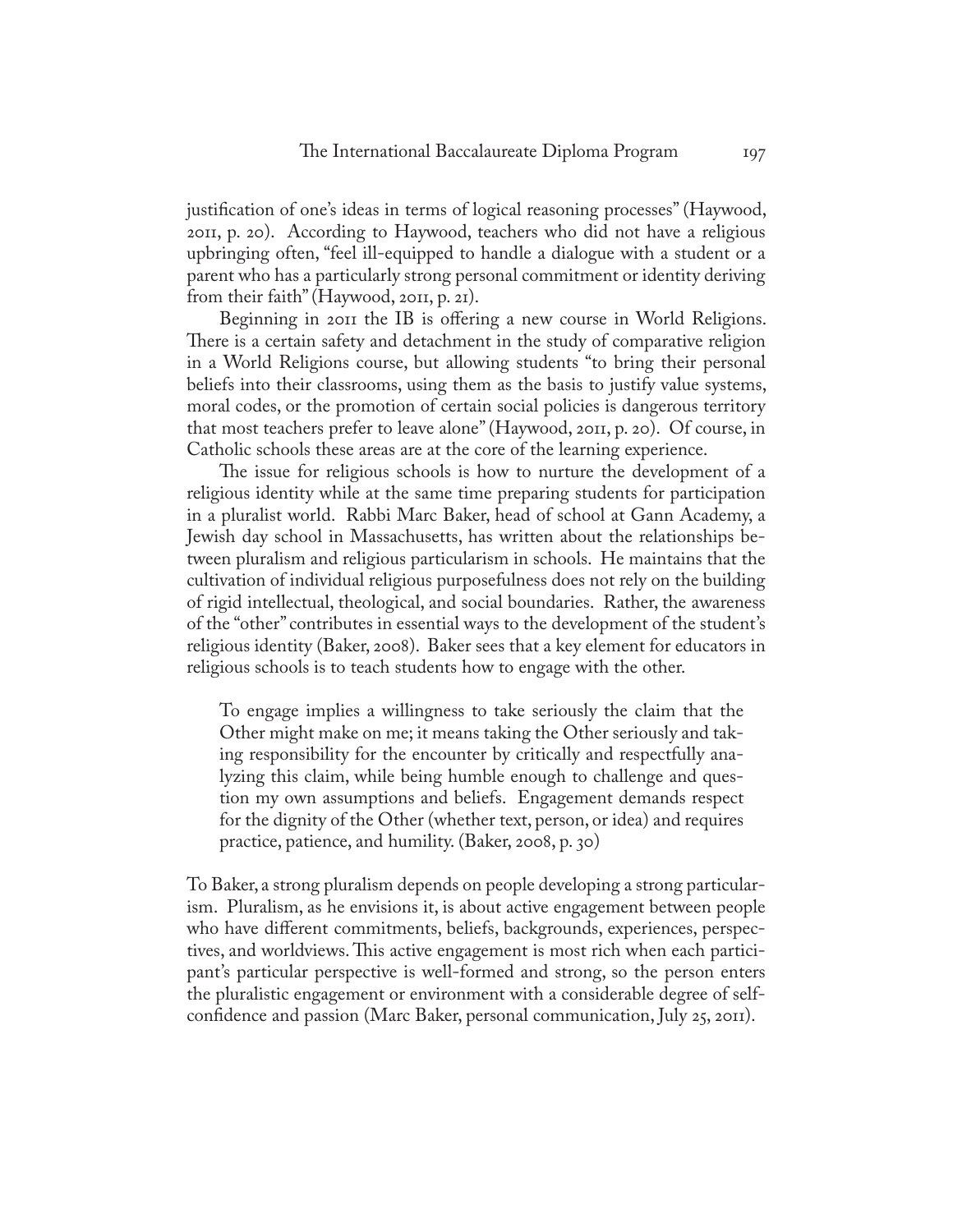Hollenbach (1996) would appear to concur with Baker. The preservation of Catholic identity and the commitment to a pluralism directed to the common good, Hollenbach writes, are allies and not adversaries. At the same time that society fragments into smaller and smaller autonomous groups the forces of globalization are forcing people into contact with people further from their homes than ever before. Fidelity to the Catholic tradition of the common good calls Catholics to participate creatively in the effort to remake society into something more closely resembling a unified whole. In describing the unique contributions that Catholic education can make to the common good, Hollenbach points out that economic, social, or racial injustice can be most effectively challenged within a moral framework that:

Expands the understanding of community beyond that of homogeneous groups of the like minded or those who are similarly situated economically. Such a challenge will be dependent on the development of an understanding of the common good that reaches beyond the boundaries of existing groups. (Hollenbach, 1996, p. 91)

This sense of working for the common good, of developing a strong sense of one's own place in the world and then working from that place to improve the lot of all comes very close to what Pope John Paul II meant when he described the fruits of solidarity. Solidarity, he wrote,

helps us to see the "other"-whether a person, people or nation-not just as some kind of instrument, with a work capacity and physical strength to be exploited at low cost and then discarded when no longer useful, but as our "neighbor," a "helper" (cf. Gen 2:18-20), to be made a sharer, on a par with ourselves, in the banquet of life to which all are equally invited by God. (1987, sec. 39 para.  $\zeta$ )

The IB can help Catholic schools to make this contribution to the global common good by sending forth graduates who are not only committed emotionally to justice but who are developing the intellectual capability for understanding that can lead to true empathy. Although he was speaking of national, secular characteristics, former IB director general Roger Peel appears to have echoed the sentiments of John Paul, Fr. Hollenbach, and Rabbi Baker when he said that,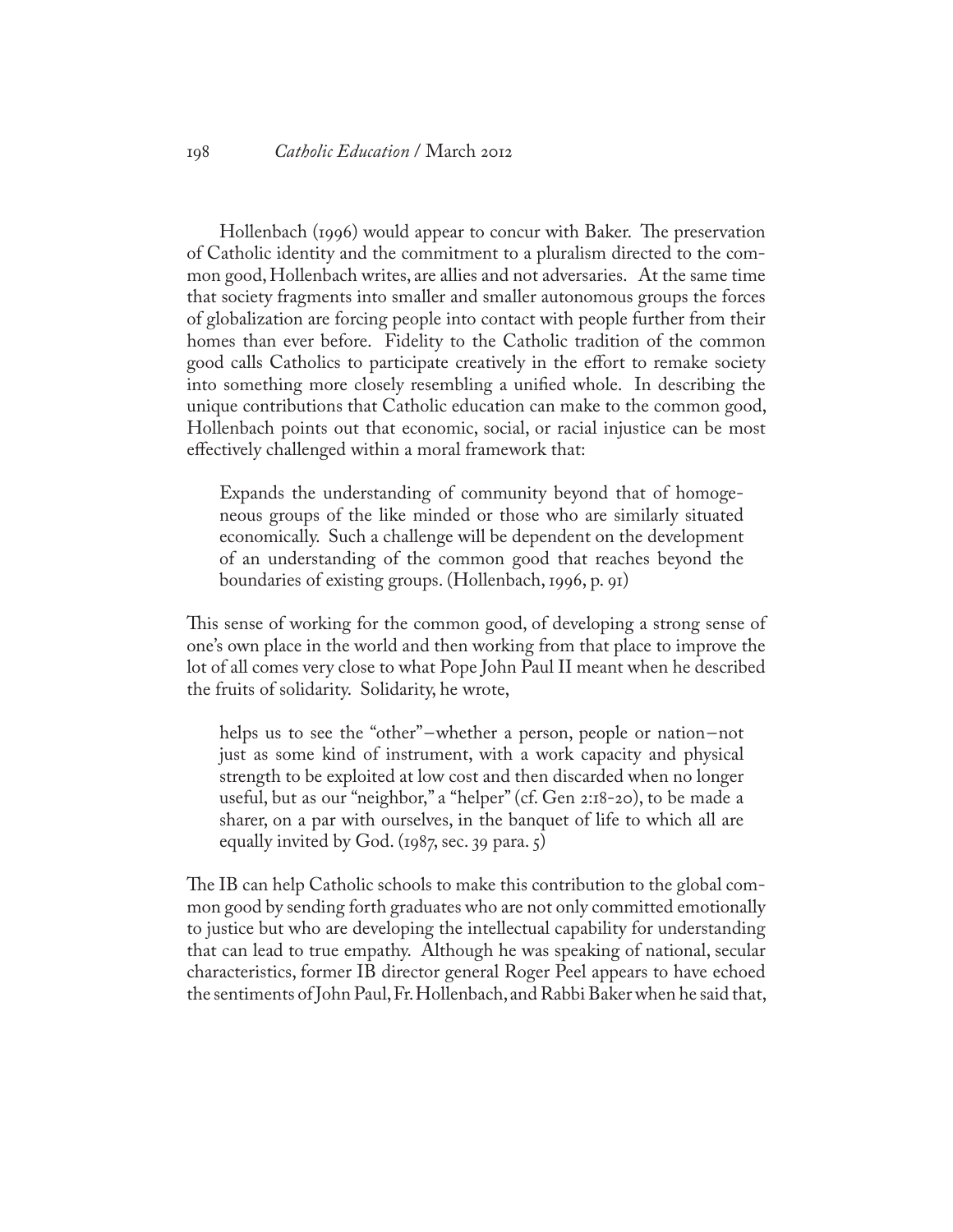The honesty of the IB stems from the fact that we require all students to relate first to their own national identity, their own language, literature, history and cultural heritage, no matter where in the world this may be. Beyond that we ask that they identify with the corresponding traditions of others. It is not expected that they adopt alien points of view merely that they are exposed to them and encouraged to respond intelligently. The end result, we hope, is a more compassionate population, a welcome manifestation of national diversity within an international framework of tolerant respect. Ideally, at the end of the IB experience, students should know themselves better than when they started while acknowledging that others can be right in being different. (International Baccalaureate Organization, 1988)

#### **Conclusion**

In *Sollicitudo Rei Socialis* (1987) Pope John Paul II wrote that the development of a sense of interdependence among the peoples of the world was a sign of the growing potential to overcome injustices related to the unevenness of economic and social development around the world if only the people of the world could develop a sense of solidarity with one another. This essay has argued that the IBDP can provide Catholic schools with a curriculum that prepares people to bring an informed Christian voice to questions of world interdependence. Pope John Paul wrote that interdependence was

A system determining relationships in the contemporary world, in its economic, cultural, political and religious elements, and [should be] accepted as a moral category. When interdependence becomes recognized in this way, the correlative response as a moral and social attitude, as a "virtue," is solidarity. This then is not a feeling of vague compassion or shallow distress at the misfortunes of so many people, both near and far. On the contrary, it is a firm and persevering determination to commit oneself to the common good; that is to say to the good of all and of each individual, because we are all really responsible for all. (1987, sec. 38, para. 6)

With its emphasis on developing international mindedness through academic study and personal service, students who have completed the IBDP should be well on their way to going beyond feeling vague compassion or shallow distress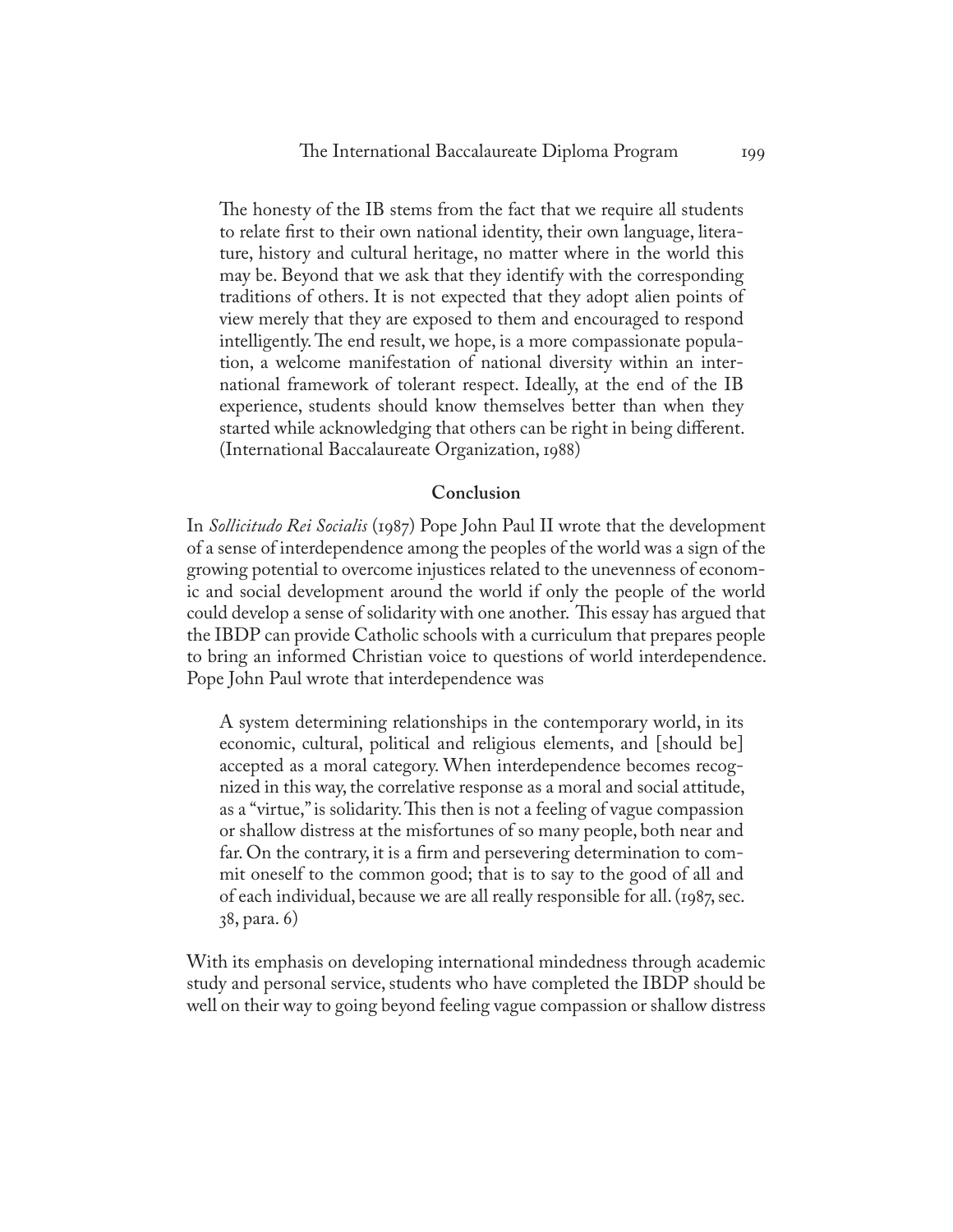for the injustices in the world, as they should have begun to develop the habit of thinking with the "other." There is room for further research into creating instruments that might quantify the development of informed and active empathy among students in Catholic schools who complete the IBDP, looking at specific areas in the curriculum where these dispositions are developed. Related to this, Catholic schools that offer the IB can be more deliberate and transparent in connecting their school missions and learning objectives to the challenges set before us by the Church's magisterium to create a more just and equitable world. The IB presents schools with an opportunity to connect the Church's rich tradition of social justice with a curriculum specifically designed to create international understanding. Research into the conscious curricular connections between the Church's teaching and the habits and dispositions developed in IB schools could be helpful not only to IB schools but could help other Catholic schools to meet the challenge to lead the country in international education.

Those Catholic high schools that offer the IB must go to great expense to create and to operate the program. Dioceses and individual schools might benefit from examining the long-range costs and benefits of the IBDP and its impact on student achievement as well as on enrollment, student retention, and the overall health of those schools that adopt the IBDP, which could lead to schools that wish to adopt the IB having access to data about the potential transformation that the IB might bring to a school that could then be used in seeking external funding for program development.

Finally, the IBDP provides a way for Catholic high schools to reclaim their traditional roots in the humanities without giving up the current trend toward excellence in math and the sciences. In *College Knowledge* (2008), Conley asserts that the difficulty that many students have in college can be traced directly to the lack of coherence in the secondary school curriculum. Courses often exist in isolation, and the sequence of study is often not designed so that students are challenged by a series of texts and learning activities that build upon one another and become increasingly difficult. The scope and sequence of study in most high schools is not constructed around the development of habits of inquiry that college study requires. Conley suggests that schools should begin curriculum review with a picture of what a student will look like at graduation in terms of what will prepare him or her for university study, and then design learning experiences that will lead to that end. The Jesuit Secondary Education Association's *Profile of the Graduate of a Jesuit High School at Graduation* ( Jesuit Secondary Education Association, 1981) captures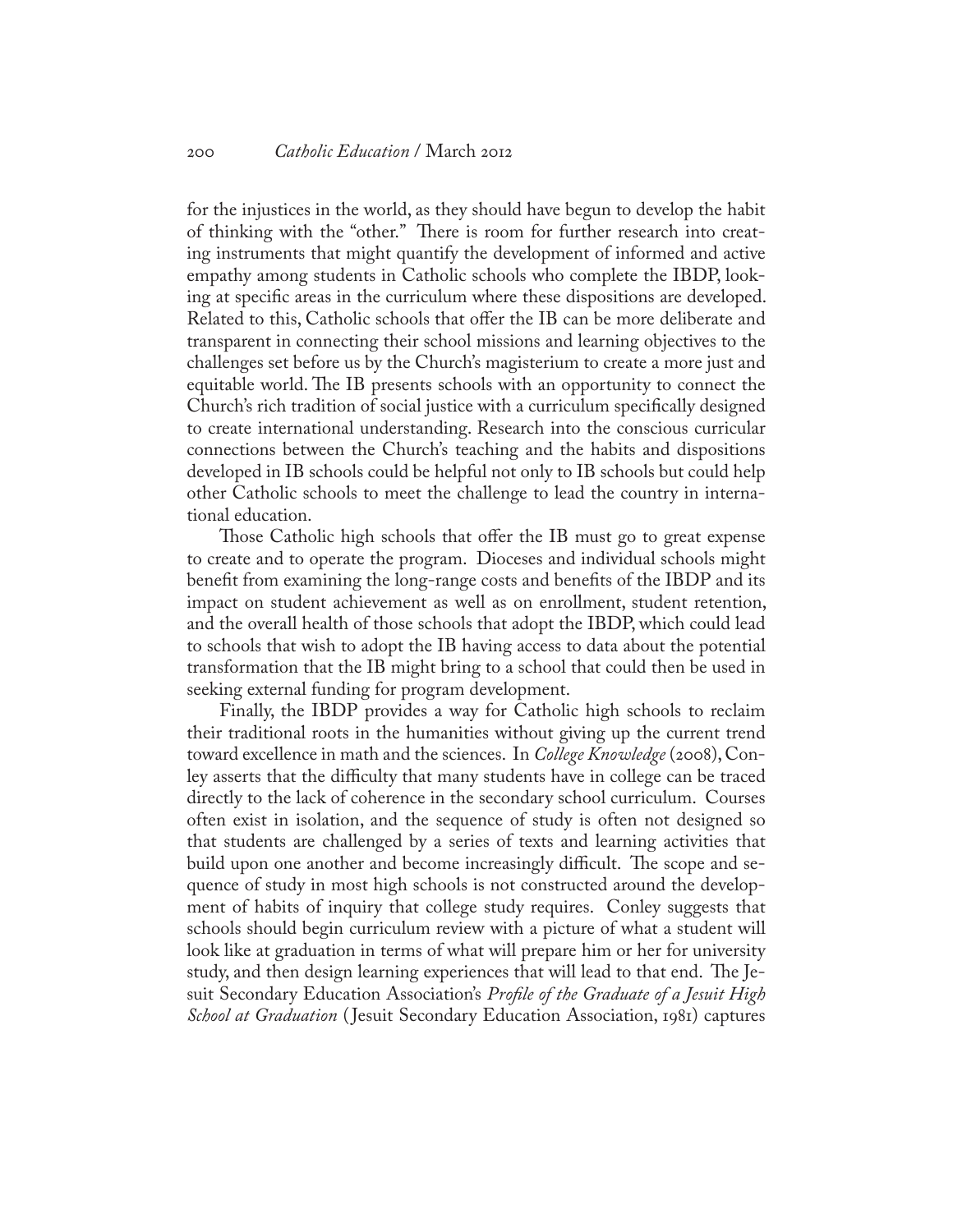the intellectual and religious dispositions and habits that a graduate of a Jesuit school should be coming to possess as he or she completes secondary school studies. The IB learner profile also articulates what skills and dispositions a graduate should possess, and it is central to the definition of what it means to be internationally minded (International Baccalaureate Organization, 2009). The development by Catholic IB high schools of a profile of an internationally minded Catholic graduate rooted in the social teaching of the Church would create a rich opportunity for schools to share ideas and that could prove beneficial to each school. Such a profile might also prove beneficial to the broader Catholic educational community as it examines the ways in which Catholic schools can teach the Church's message on global solidarity more effectively.

#### **References**

- Academy of the Holy Cross. (2010). *International Baccalaureate Diploma Program*. Retrieved from <http://www.academyoftheholycross.org/about/ib.htm>
- Allen, J. (2005). *Opus Dei: An objective look behind the myths and reality of the most controversial force in the Catholic Church*. New York, NY: Doubleday.
- Archbishop Walsh Academy. (2011). IB World School: Walsh Receives IB Designation. *Walsh World*, Spring, 1-2.
- Archdiocese of Baltimore. (2010a). *Preserving the Tradition, transforming the future: the rebirth of Catholic schools in the Archdiocese of Baltimore*. Retrieved from [http://www.](http://www.archbalt.org/aplacetogrow/upload/Public-Report-FINAL.pdf) [archbalt.org/aplacetogrow/upload/Public-Report-FINAL.pdf](http://www.archbalt.org/aplacetogrow/upload/Public-Report-FINAL.pdf)
- Archdiocese of Baltimore. (2010b). *Blue Ribbon Committee on Catholic Schools: a plan for the Archdiocese of Baltimore.* Retrieved from [http://author.archbalt.org/upload/BRC-](http://author.archbalt.org/upload/BRC-Strategic-Plan-Report-Final.pdf)[Strategic-Plan-Report-Final.pdf](http://author.archbalt.org/upload/BRC-Strategic-Plan-Report-Final.pdf)
- Archdiocese of Chicago, Office for Catholic Schools. (2005). *Genesis: a new beginning for Catholic schools.* Retrieved from <http://schools.archchicago.org/pdf/genesis.pdf>
- Archdiocese of San Antonio. (2010). *Archbishop José H Gomez unveils ambitious inner city Catholic school initiative: The Good Shepherd Network of Catholic Schools.* Retrieved from [https://www.archsa.org/txtfiles/attachment\\_235.pdf](https://www.archsa.org/txtfiles/attachment_235.pdf)
- Bagnall, N. (1997). The International Baccalaureate in Australia. Melbourne *Studies in Education,* 38(1), 129-143.
- Baker, M. (2008). Jewish Identities in Process: Religious Purposefulness in a Pluralistic Day School. *HaYidion*, Autumn, 20-31.
- Bastian, S. (2008). *Theory of Knowledge*. London, England: Pearson.
- Bernstein B. (2000). *Pedagogy, Symbolic Control and Identity (revised edition)*. Lanham, MD: Rowman and Littlefield.
- Bishop Amat Memorial High School. (2011). *International Baccalaureate page.* Retrieved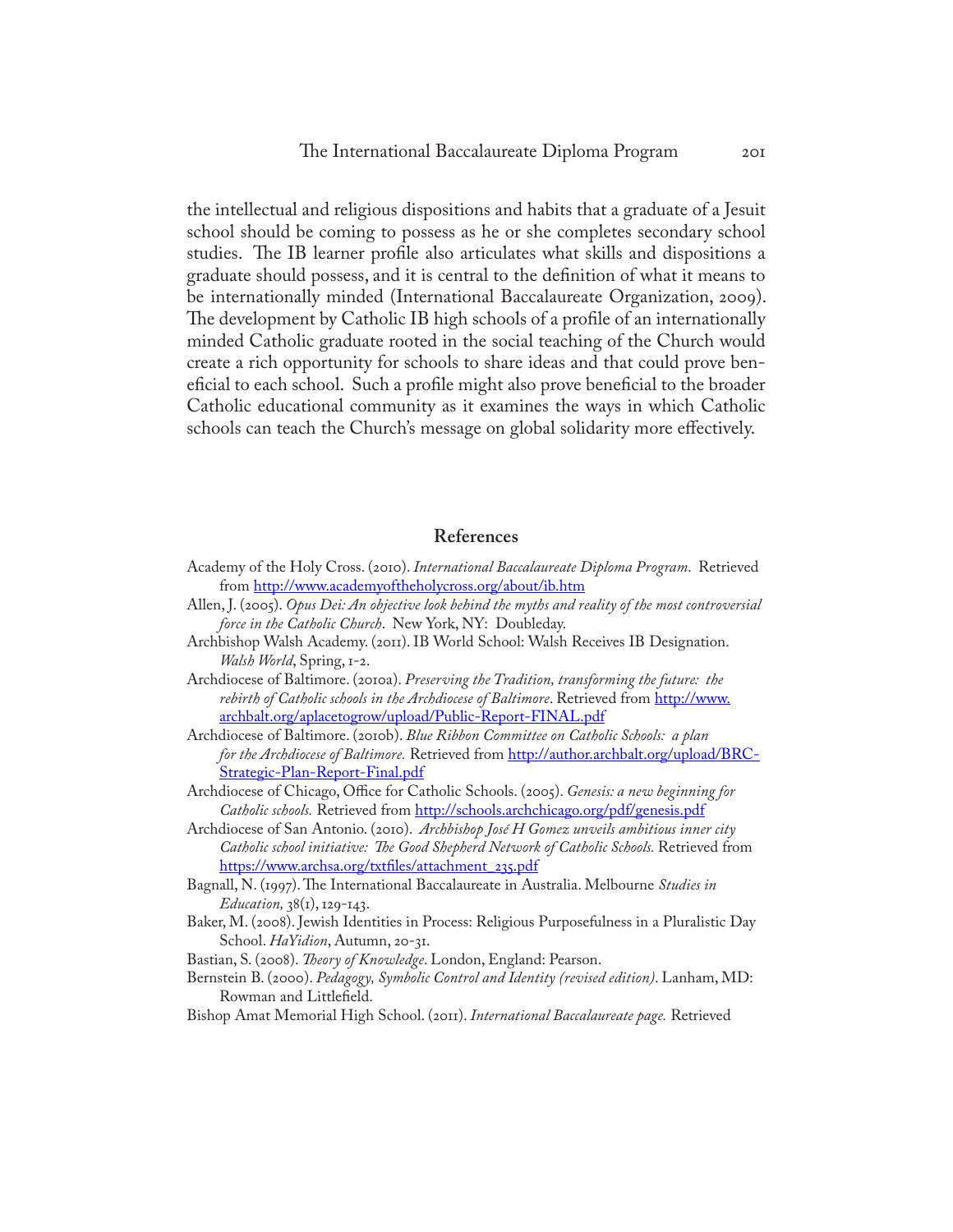from [http://www.bishopamat.org/academics/curriculum/international-baccalaureate](http://www.bishopamat.org/academics/curriculum/international-baccalaureate-diploma-program/)[diploma-program/](http://www.bishopamat.org/academics/curriculum/international-baccalaureate-diploma-program/)

- Boston College Jesuit Community. (2008). Jesuits and Jesuit Education: a primer. In G. Traub, (Ed.), *A Jesuit Education Reader* (pp. 38-42). Chicago, IL: Loyola University Chicago.
- Bryk, A. S., Lee, V. E., & Holland, P. B. (1993). C*atholic schools and the common good.* Cambridge, MA: Harvard University Press.
- Bryk, A. (1996). Lessons from Catholic high schools on renewing our educational institutions. In T. McLaughlin, J. O'Keefe, & B. O'Keefe (Eds.), *The contemporary Catholic school: Context, identity, and diversity (pp. 25-41)*. Washington, DC: Falmer Press.
- Bunnell, T. (2009). The International Baccalaureate in the USA and the emerging 'culture war.' *Discourse: Studies in the Cultural Politics of Education,* 30(1), 61-72.
- Bunnell, T. (2010) The International Baccalaureate and a framework for class consciousness: the potential outcomes of a 'class-for-itself.' *Discourse: Studies in the Cultural Politics of Education* 31(3), 351-362.
- Cambridge, J. (2010). The International Baccalaureate Diploma Programme and the construction of pedagogic identity: A preliminary study. *Journal of Research in International Education.* 9(3), 199-213.
- Carlin, D. (2003). *The Decline and Fall of the Catholic Church in America.* Manchester, NH: Sophia Institute Press.
- Cathedral High School. (2010). *International Baccalaureate page.* Retrieved from [http://www.](http://www.cathedral-irish.org/page.cfm?p=775) [cathedral-irish.org/page.cfm?p=775](http://www.cathedral-irish.org/page.cfm?p=775)
- Catholic High School Honor Roll. (2009). *Catholic High School Honor Roll, 2008-2009.*  Retrieved from<http://www.chshonor.org/index.php>
- Catholic High School Honor Roll. (2009). *The Need*. Retrieved from [http://www.chshonor.](http://www.chshonor.org/about/index.php) [org/about/index.php](http://www.chshonor.org/about/index.php)
- Catholic Memorial High School. (2010). *Education Guide, 2010-2011.* Waukesha: Catholic Memorial High School.
- Cohen Walker, J. (2005). Education and World Citizenship: A new plan with an ancient twist. *New Frontier Coalition News, Education Issue,* 2(8), 1-4.
- Conley, D. (2008). *College Knowledge: What It Really Takes for Students to Succeed and What We Can Do to Get Them Ready.* Hoboken, NJ: Jossey-Bass Education.
- Cook, T. (2008). *Catholic Identity Today: A Position Paper* (ERIC Document ED 500 462).
- Coverdale, J. (2009). *Putting down roots: Father Joseph Muzquiz and the growth of Opus Dei, 1912-1983.* New York, NY: Scepter.
- Denig, S., & Dosen, A. (2009). The mission of the Catholic school in the pre-Vatican II era (1810-1962) and the post-Vatican II era (1965-1995): Insights and observations for the new millennium. *Catholic Education: A Journal of Inquiry & Practice*, 13(2), 135-156.
- Diocese of Richmond. (2007). *Strategic Plan for Catholic Schools, Diocese of Richmond.*  Retrieved from [http://www.richmonddiocese.org/ocs/Strategic%20Plan%20FINAL.pdf](http://www.richmonddiocese.org/ocs/Strategic Plan FINAL.pdf)
- Dombrowski, E., Rotenberg, L., & Bick, M. (2007). *IB Theory of Knowledge Course Companion.* Oxford, England: Oxford University Press.
- Domingo, R. (2007, December 21). 'IB' Program: A holistic approach to Catholic HS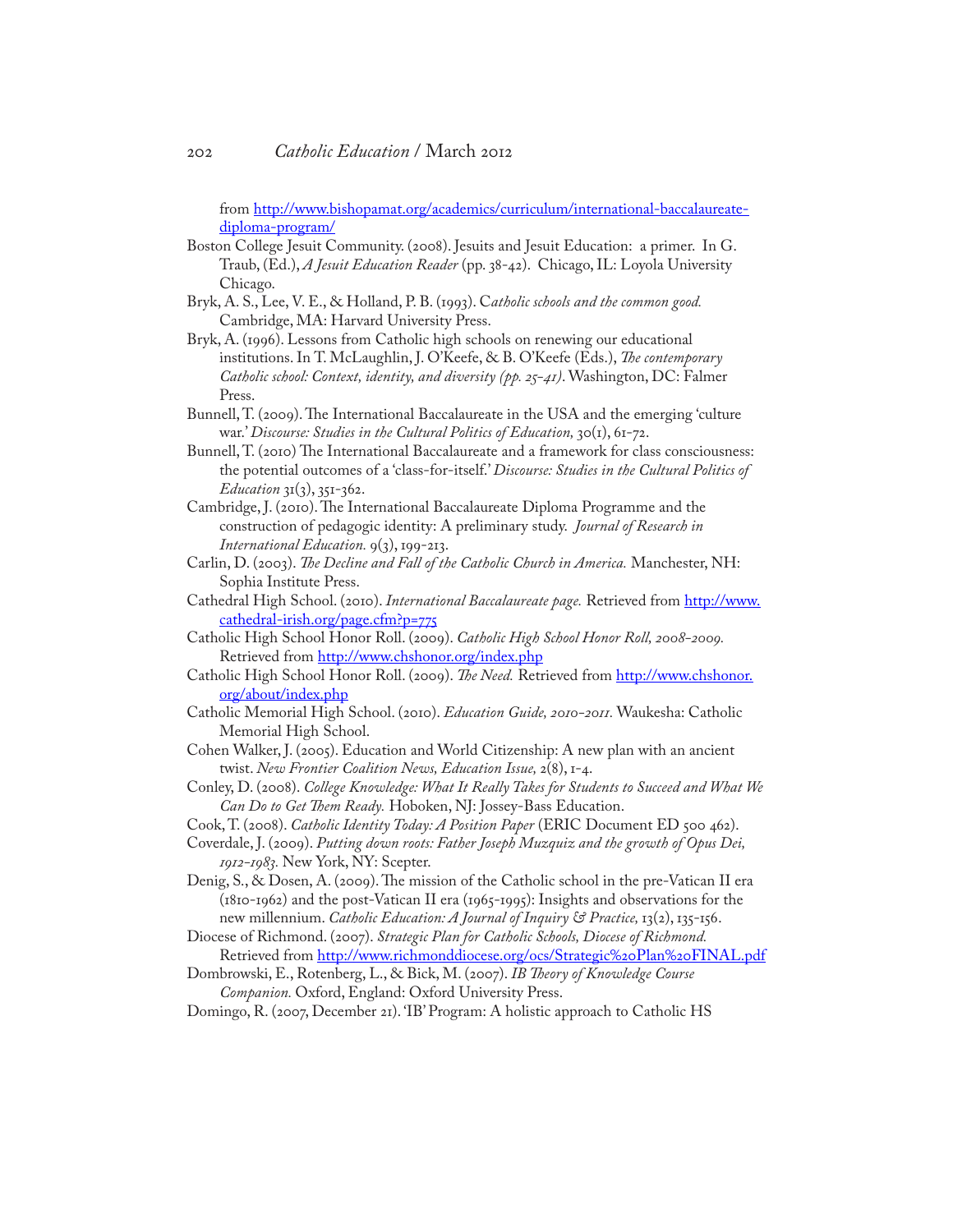education. *The Tidings*.

- Forest Ridge School of the Sacred Heart. (2011). *Global Education*. Retrieved from [http://](http://www.forestridge.org/podium/default.aspx?t=124015) [www.forestridge.org/podium/default.aspx?t=124015](http://www.forestridge.org/podium/default.aspx?t=124015).
- Gardner, H. (2006). *How Education Changes: Considerations of History, Science, and Values. In*  The development and the education of the mind: the selected works of Howard Gardner (pp. 213-235). New York, NY: Routledge.
- Gehring, J. (2001, April 25). The International Baccalaureate: 'Cadillac' of College-Prep Programs. *Education Week*.
- Gellar, C. (2002). International education: a commitment to universal values. In M. Hayden, J. Thomson, & G. Walker (Eds.), *International education in practice: Dimensions for national and international schools* (pp. 30-35). London, England: Kogan Page.
- Godsey, M. (1990). International Baccalaureate of the Americas: A comparative approach. *New England Journal of History,* 46(2), 21-34.
- Groome, T. (1996). What makes a school Catholic? In T. McLaughlin, J. O'Keefe, & B. O'Keefe (Eds.), *The contemporary Catholic school: Context, identity, and diversity* (pp.107- 125). Washington, DC: Falmer Press.
- Hayden, M., & Wong, C. (1997) The International Baccalaureate: International education and cultural preservation. *Educational Studies,* 23(3), 349-61.
- Haywood, T. (2011). Religion and spirituality: Drivers or obstacles to international learning? *International Schools Journal,* 30(2), pp. 18-24.
- Hollenbach, D. (1996). The common good, pluralism, and Catholic education. In T. McLaughlin, J. O'Keefe, & B. O'Keefe (Eds.), *The contemporary Catholic school: Context, identity, and diversity* (pp. 89-103). Washington, DC: Falmer Press.
- International Baccalaureate Organization. (1988). *Report of the Director General, Roger Peel, to the Council of Foundation, Geneva*. Cardiff, Scotland: International Baccalaureate Organization.
- International Baccalaureate Organization. (2002). *IB Mission Statement.* Retrived from <http://www.ibo.org/mission/>
- International Baccalaureate Organization. (2008a). *IB North America Action Kit for Educational Leaders: Cost of IB Programmes and Return on Investment.* Retrieved from [http://www.ibo.org/ibna/actionkits/documents/CostofIBProgrammes\\_003.pdf](http://www.ibo.org/ibna/actionkits/documents/CostofIBProgrammes_003.pdf)
- International Baccalaureate Organization. (2008b). *Action Kit for Legislative Officials: Ohio.*  Retrieved from [http://www.ibo.org/ibna/legislation/pdfs/documents/22-OH\\_lk-](http://www.ibo.org/ibna/legislation/pdfs/documents/22-OH_lk-FINAL.pdf)[FINAL.pdf](http://www.ibo.org/ibna/legislation/pdfs/documents/22-OH_lk-FINAL.pdf)
- International Baccalaureate Organization. (2008c). *Director General, Jeffrey R. Beard.*  Retrieved from<http://www.ibo.org/dg/>
- International Baccalaureate Organization. (2009). *IB Learner Profile Booklet.* Cardiff, Scotland: International Baccalaureate Organization.
- International Baccalaureate Organization. (2010a). *Programme evaluation guide and selfstudy questionnaire: Diploma Programme.* Cardiff, Scotland: International Baccalaureate Organization.
- International Baccalaureate Organization. (2010b). *Creativity, action, service guide.* Cardiff, Scotland: International Baccalaureate Organization.
- International Baccalaureate Organization. (2011). *Find an IB world school.* Retrieved from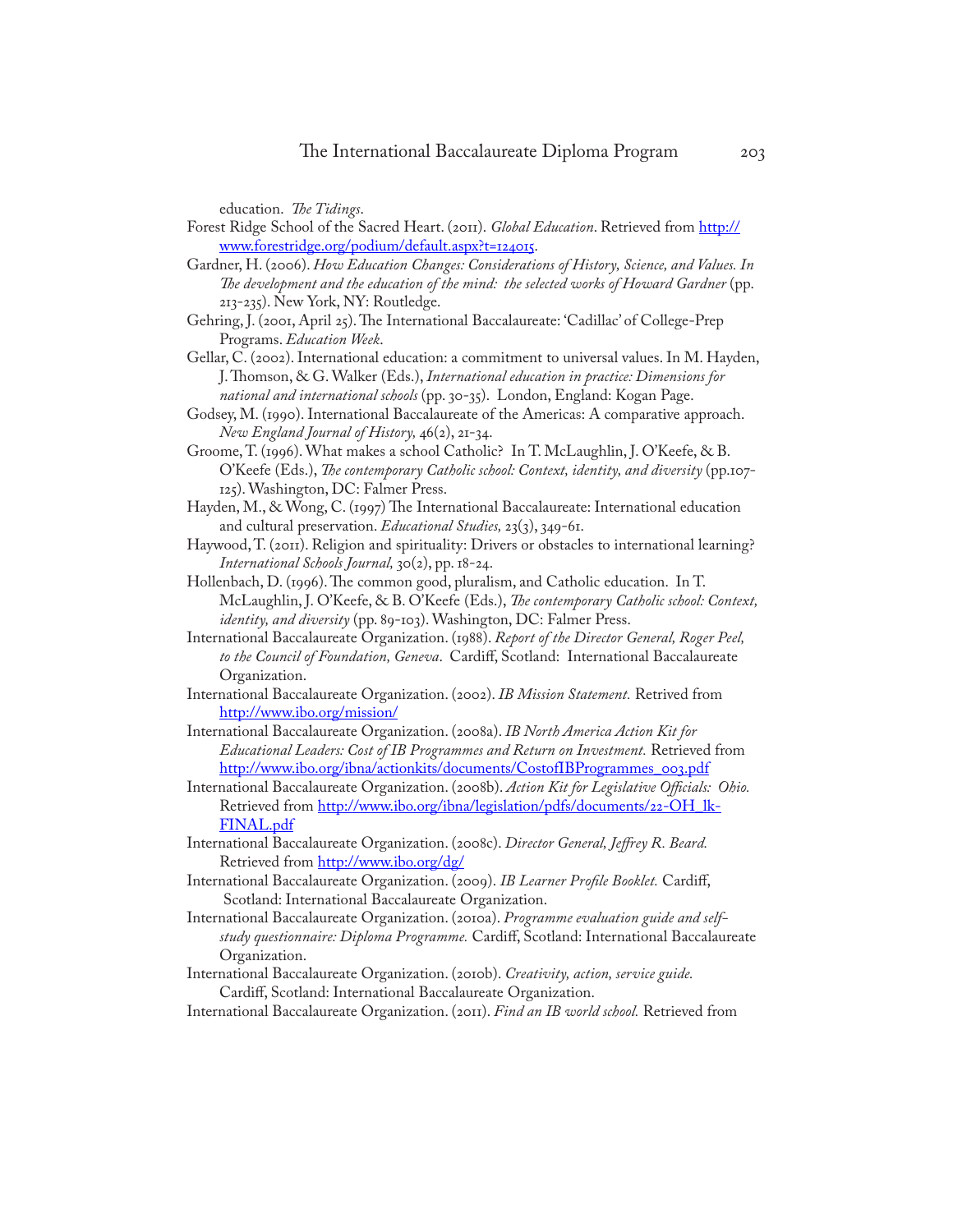[http://www.ibo.org/school/search/index.cfm?programmes=DIPLOMA&country=US](http://www.ibo.org/school/search/index.cfm?programmes=DIPLOMA&country=US®ion=&find_schools=Find) [&region=&find\\_schools=Find](http://www.ibo.org/school/search/index.cfm?programmes=DIPLOMA&country=US®ion=&find_schools=Find)

Jesuit Secondary Education Association. (1981). *Profile of the Graduate of a Jesuit School at Graduation.* Washington, DC: Jesuit Secondary Education Association.

- John Paul II (1987). *Sollicitudo Rei Socialis.* Retrieved from [http://www.vatican.va/holy\\_](http://www.vatican.va/holy_father/john_paul_ii/encyclicals/documents/hf_jp-ii_enc_30121987_sollicitudo-rei-socialis_en.html) [father/john\\_paul\\_ii/encyclicals/documents/hf\\_jp-ii\\_enc\\_30121987\\_sollicitudo-rei](http://www.vatican.va/holy_father/john_paul_ii/encyclicals/documents/hf_jp-ii_enc_30121987_sollicitudo-rei-socialis_en.html)[socialis\\_en.html](http://www.vatican.va/holy_father/john_paul_ii/encyclicals/documents/hf_jp-ii_enc_30121987_sollicitudo-rei-socialis_en.html)
- Leach, R. (1969). *International Schools and Their Role in the Field of International Education.* New York, NY: Pergamon.
- LeCoste-Caputo, J. (2010, May 20). [Catholic schools united under one network](http://www.mysanantonio.com/news/education/catholic_schools_united_under_one_network_94363909.html). *San Antonio Express News.* Retrieved from <http://www.mysanantonio.com>
- Loftus, D. (1984). *Boston College High School, 1863-1983*. Boston, MA: Getchell and Son.
- Mackenzie, J. (2000). Curricular interstices and the Theory of Knowledge. In M. Hayden and J. Thompson, (Eds.), *International schools and international education: Improving teaching, management, and quality* (pp.42-50)*.* London, England: Kogan Page.
- Marino, J. (2007). Is the International Baccalaureate Program a Good Fit for Catholic Education? *Momentum,* 38(2), 32-35.
- McGee, R. (2003). Implementing the International Baccalaureate Diploma Programme in UK schools–rationales and challenges. *IB Research Notes,* 3(2), 3-8.
- McKevitt, G. (2008). Jesuit Schools in the USA, 1814-ca. 1970. In T. Worcester (Ed.), *The Cambridge Companion to the Jesuits* (pp.278-297). Cambridge: Cambridge University Press.
- Modras, D. (2004). *Ignatian Humanism: A dynamic spirituality for the 21st century.* Chicago, IL: Loyola University Chicago.
- National Commission on Excellence in Education. (1983). *A Nation at Risk: The Imperative for Educational Reform.* Washington, DC: National Commission on Excellence in Education.
- Notre Dame de la Baie Academy. (n.d.), *Creativity, action, and service.* Retrieved from [http://](http://www.notredameacademy.com/PDFs/International-Baccalaureate/CAS.aspx) [www.notredameacademy.com/PDFs/International-Baccalaureate/CAS.aspx](http://www.notredameacademy.com/PDFs/International-Baccalaureate/CAS.aspx)
- Notre Dame de la Baie Academy. (2011). *Notre Dame Academy Educational Guide, 2011-2012.*  Retrieved from [http://www.notredameacademy.com/PDFs/Main-Office/Educational-](http://www.notredameacademy.com/PDFs/Main-Office/Educational-Guide-(2011-2012).aspx)[Guide-\(2011-2012\).aspx](http://www.notredameacademy.com/PDFs/Main-Office/Educational-Guide-(2011-2012).aspx)
- Notre Dame Preparatory School and Marist Academy. (2008)*. Six Year Strategic Plan, 2008- 09- 2013-14*. Retrieved from [http://www.ndpma.org/drupal/webfm\\_send/1388](http://www.ndpma.org/drupal/webfm_send/1388)
- O'Keefe, B. (2008). Wichita: Making Catholic schools affordable again. In Hamilton, S. (Ed.), *Who will save America's urban Catholic schools?* Washington, DC: Thomas B. Fordham Foundation.
- Olszamowski, L. (2010, September/October). IB, Notre Dame, and Catholic education. *Blarney Stone,* pp. 1-4.
- O'Malley, J. (2008). How the first Jesuits became involved in Education. In G. Traub (Ed.), *A Jesuit Education Reader* (pp. 38-62). Chicago, IL: Loyola University Chicago.

Padberg, J. (2000). Development of the Ratio Studiorum. In V.J. Duminuco (Ed.), *The Jesuit Ratio Studiorum: 400th Anniversary Perspectives* (pp. 80-100). New York, NY: Fordham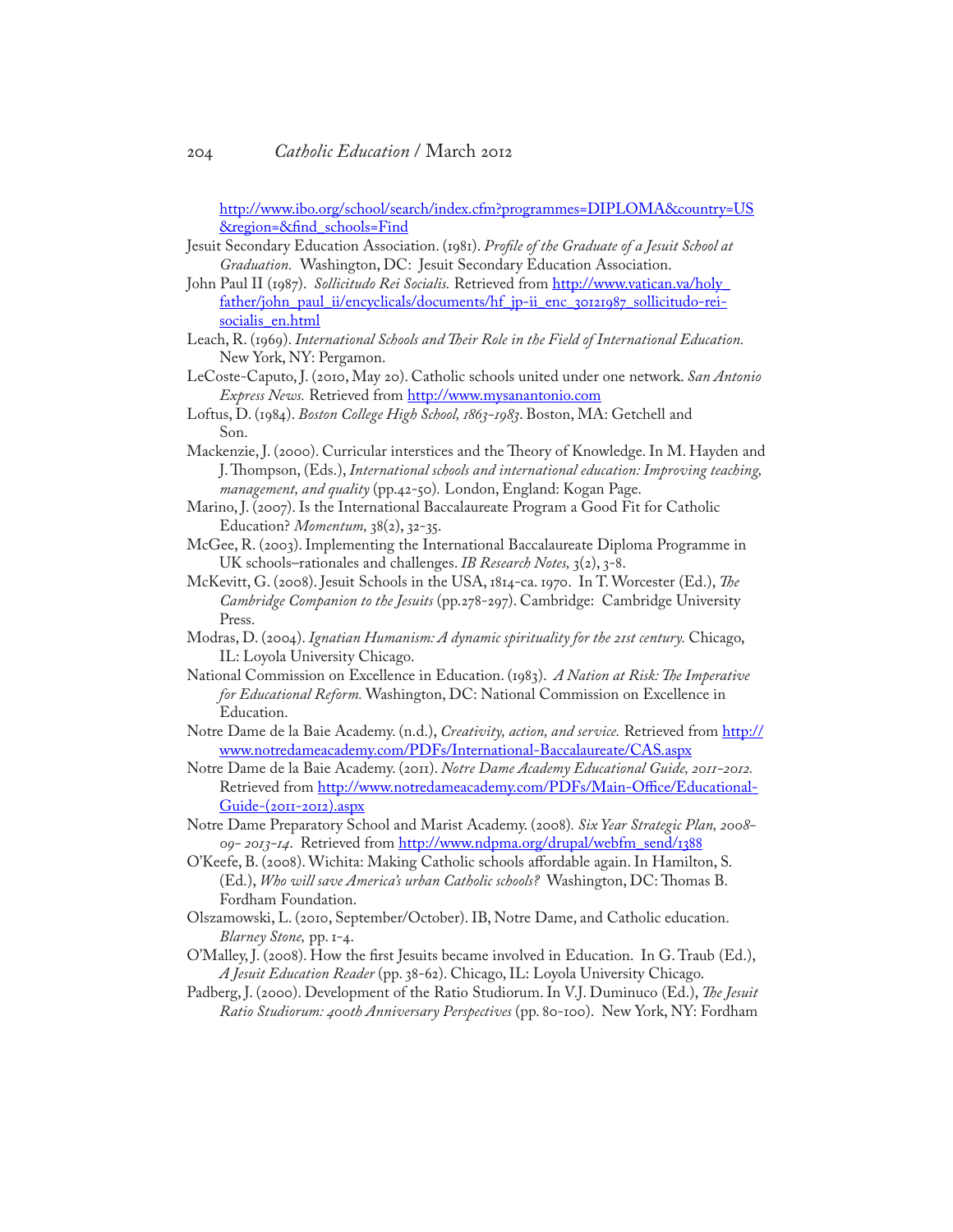University Press.

- Peterson, A.D.C. (1987). S*chools across frontiers: The story of the International Baccalaureate and the United World Colleges*. La Salle, IL: Open Court.
- Ravitch, D. (2010). *The Death and Life of the Great American School System: How Testing and Choice Are Undermining Education.* New York, NY: Basic Books.
- Saroki, S., and Levenick, C. (2009). *Saving America's Urban Catholic Schools: A Guide for Donors.* Washington, DC: Philanthropy Roundtable.
- Spahn, B. (2001). *America and the International Baccalaureate.* Suffolk: John Catt.
- St. Dominic Academy. (2010). *St. Dominic Academy International Baccalaureate Program.*  Retrieved from<http://www.stdominicacad.com/ib.html>
- St. Scholastica Academy. (2010). *International Baccalaureate Programme.* Retrieved from <http://www.scholastica.us/ibgeneralinfo.asp>
- St. Theodore Guerin Catholic High School. (2009). *International Baccalaureate Programme*  Handbook, 2009-2010. Retrieved from [http://www.guerincatholic.org/p\\_academics/](http://www.guerincatholic.org/p_academics/PDF/IB_handbook.pdf) [PDF/IB\\_handbook.pdf](http://www.guerincatholic.org/p_academics/PDF/IB_handbook.pdf)
- Tarc, P. (2009). *Global dreams, enduring tensions: International Baccalaureate in a changing world.* New York, NY: Peter Lang.
- Thompson, J. (1998). Towards a model for international education. In M. Hayden and J. Thompson (Eds.), *International education: principles and practice* (pp.276-290). London, England: Kogan Page.
- Trinity High School. (2010a). *International Baccalaureate page*. Retrieved from [http://www.](http://www.trinityhs.org/academics/ib.htm) [trinityhs.org/academics/ib.htm](http://www.trinityhs.org/academics/ib.htm)
- Trinity High School. (2010b). *Profile.* Retrieved from [http://www.trinityhs.org/who/profile.](http://www.trinityhs.org/who/profile.htm) [htm](http://www.trinityhs.org/who/profile.htm)
- United States Conference of Catholic Bishops. (2005). *Renewing our commitment to Catholic elementary and secondary schools in the third millennium.* Washington, DC: United States Conference of Catholic Bishops.
- United States Conference of Catholic Bishops. (1997). *Called to global solidarity: international challenges for U.S. parishes: a statement of the National Conference of Catholic Bishops with parish resources.* Washington, DC: United States Conference of Catholic Bishops.
- United World College-USA. (2009). *Fees and Registration.* Retrieved from [http://www.uwc](http://www.uwc-usa.org/podium/default.aspx?t=116650)[usa.org/podium/default.aspx?t=116650](http://www.uwc-usa.org/podium/default.aspx?t=116650)
- van de Lagemaat, R. (2011). *Theory of Knowledge for the IB Diploma.* Cambridge: Cambridge University Press.
- Varacalli, J. (2005). *The Catholic Experience in America.* Westport, CT: Greenwood.
- Varner, E. (2009). *So, You Want to be an International Baccalaureate School, eh?* Great Falls, MT: SE Publications.
- Walker, G. (2002). *To Educate the Nations: Reflections on an international education.* Suffolk: John Catt.
- Walker, G. (2004). *International Education and the International Baccalaureate.* Bloomington, IN: Phi Delta Kappa.
- Wells, J. (2011). International education, values and attitudes: A critical analysis of the International Baccalaureate (IB) Learner Profile. *Journal of Research in International Education*,  $10(2)$ ,  $174-188$ .